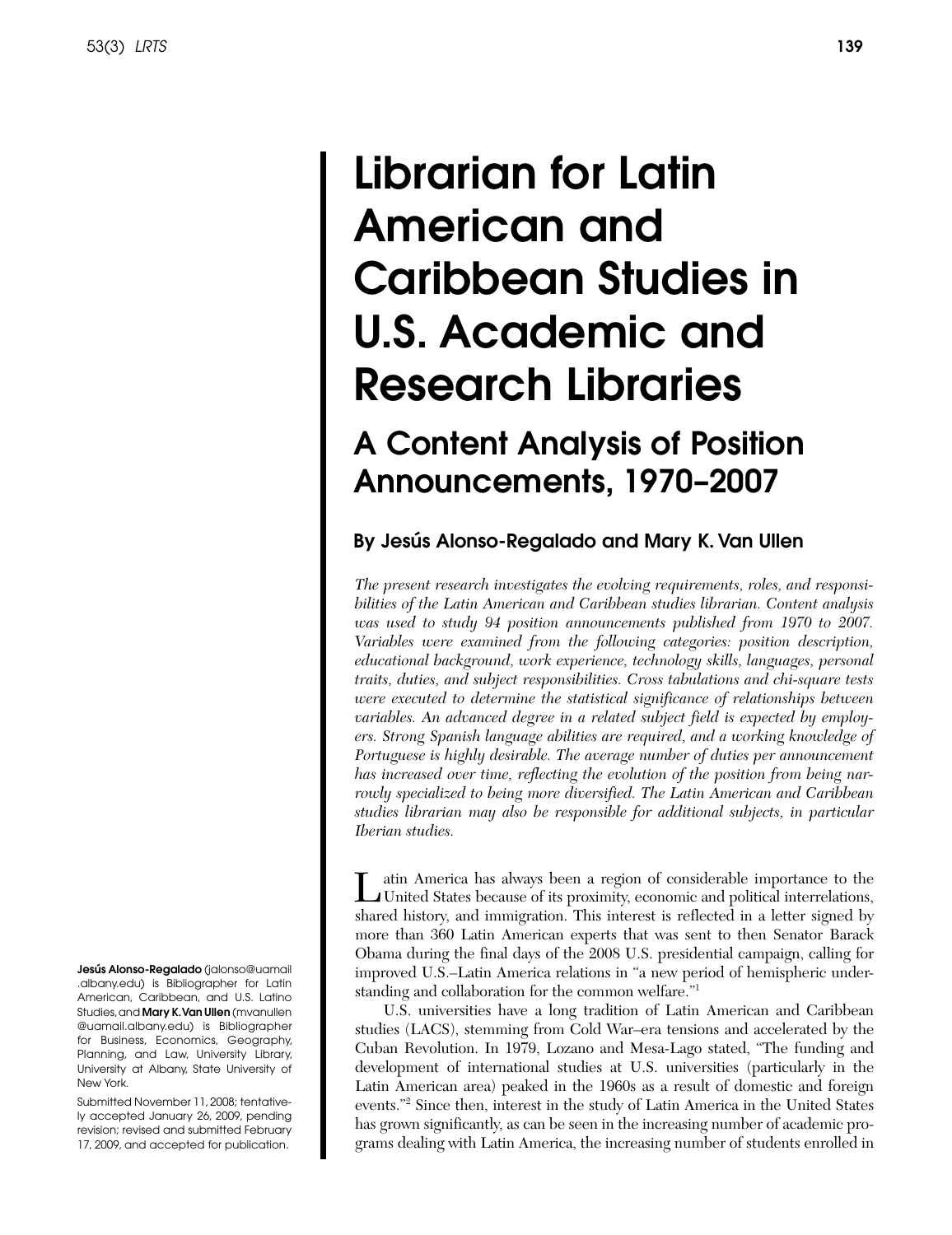these programs, and the volume of scholarly research and publications on topics pertaining to the area. According to *The College Blue Book*, in 1972 there were 120 LACS academic programs, and the number increased steadily to 146 programs in 2001. Growth increased sharply over the next several years to 204 such programs in 2009.<sup>3</sup> Data from the National Center for Education Statistics show that the combined number of bachelor's, master's, and doctoral degrees in Latin American studies conferred by U.S. institutions of higher education has nearly doubled from 1970–71 to 2006–7, climbing from 431 to 834 degrees.<sup>4</sup> These trends will most likely continue because of demographic changes in the population that influence demand for programs of study in higher education. The U.S. Census Bureau predicts that Hispanics will grow from 12.5 percent of the U.S. population in 2000 to 24.4 percent in 2050.<sup>5</sup>

The significance of Latin American and Caribbean studies as an area of research, given its interdisciplinary nature, can be demonstrated by the growth in the number of dissertations and theses published. A search of the Dissertations and Theses: A&I database using "Latin America" or "Caribbean" as a subject showed an increase in the number of dissertations and theses published from 908 during the 1970s to 3,696 from 2000 to 2008. There also is a substantial increase in the publication output from Latin American countries. According to the Regional Centre for the Promotion of Books in Latin America and the Caribbean (CERLALC), from 2001 to 2006 the number of new materials from Latin American countries that were assigned an International Standard Book Number grew from 64,640 to 99,566, a 54 percent increase.<sup>6</sup> All these factors have made the study and research of Latin America and the Caribbean more prevalent in U.S. higher education institutions.

While libraries have historically collected materials covering the cultures, languages, and literatures of Latin America, the rise of area studies programs broadened collections to include a multidisciplinary perspective. As Stern explained, "With these programs came the systematic development of collections to support instruction and research, and of professional organizations to coordinate and guide this process of collection-building."7 The Seminar on the Acquisition of Latin American Library Materials (SALALM), founded in 1956, is the key professional organization for LACS librarians and book dealers.

With the growth of area studies programs in the 1960s and 1970s, universities began hiring subject specialists in academic libraries. Prior to this, collections in academic libraries were developed mainly by faculty. Early area studies librarians concentrated heavily on collection-building tasks, but over time their role has evolved. As Jakubs discussed, "Once almost exclusively focused on materials selection, the responsibilities of the librarian engaged in collection development now extend to the creation and maintenance

reference service, fund-raising, and other tasks."8 Evidence about the changing role of the LACS librarian over time remains largely anecdotal. This study adds to the body of literature by using content analysis to document changes in the scope of positions within a narrowly defined area of librarianship.

The present research examines the requirements and responsibilities of the LACS librarian as reflected in position announcements between 1970 and 2007. Prior research has been limited in scope, detail, and time coverage, and generally has not been specific to LACS librarians. Content analysis of job announcements provides essential information about the evolution of the positions over time, the nature of the job market, and predictions of employment trends. Findings from this study would be useful to library students interested in pursuing LACS careers, library school faculty responsible for curriculum decisions, library administrators who define the scope of bibliographer positions, and LACS librarians as they reflect on developments within their profession.

This investigation was framed by the following questions:

- How were these positions described from 1970 to 2007?
- • What skills, experience, and abilities do institutions seek in LACS librarians?
- What and how many duties are required for these positions?
- • What and how many subject responsibilities are required for these positions?
- What trends can be observed in the job announcements over time? Which of the changes are statistically significant?
- How does the institutional type shape the nature of the position?
- What is the value of experience in relation to some duties?
- • Were some duties or subject responsibilities commonly found together? Were some subject responsibilities and languages commonly found together?

## Literature Review

The literature covering LACS librarianship has mainly dealt with topics such as selecting materials, analyzing particular reference research resources, and general overviews focusing on building Latin American collections. A 2007 contribution to this last topic is the chapter "Latin American Collections" in *Building Area Studies Collections* by Shirey.9 Also in 2007, Mazurkiewicz and Potts published a research article presenting the results of a national survey on how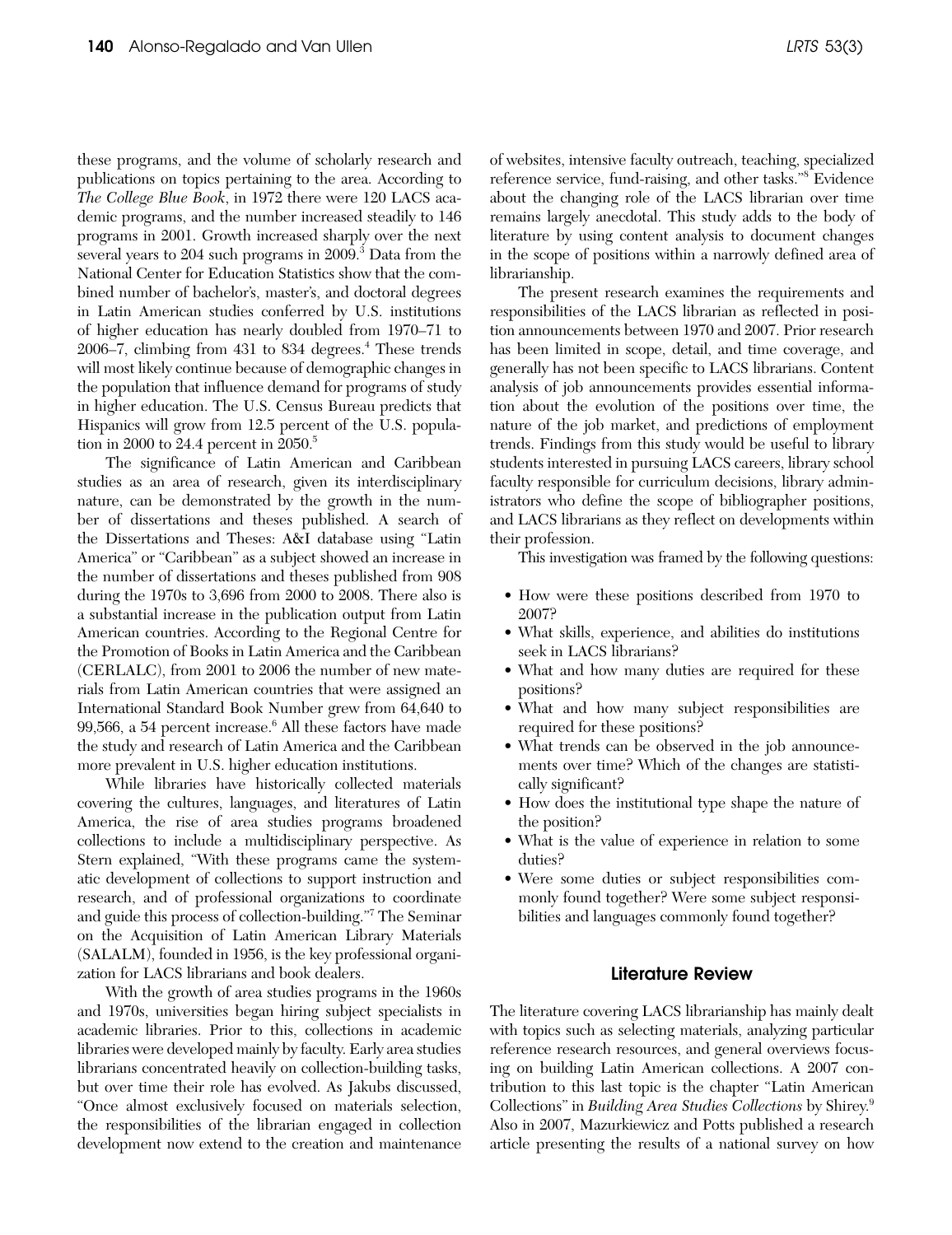new generations of users are researching Latin America, a topic not previously discussed in the literature.<sup>10</sup>

Other issues pertaining to LACS librarianship remain to be explored in detail. Some articles examine the role of LACS librarians from a historical point of view while some attempt to predict the future of these positions. Most articles are personal analyses, opinion pieces, descriptive accounts, or literature reviews, and do not provide empirical research.

A few studies used surveys to examine the role of area studies librarians. Smith interviewed 93 specialists employed in 10 Association of Research Libraries (ARL) institutions.<sup>11</sup> The author noted a trend to hire individuals with highly specialized training and subject expertise to fill specialist positions, but his findings included little quantitative data about the specifics of the specialist position responsibilities. Another examination of the role of area studies librarians was undertaken by Stueart, who surveyed area studies librarians, library administrators, and faculty in departments and programs served by the librarians.<sup>12</sup> In Stueart's study, basic information about gender and subject area was collected for 126 librarians, and, of those, 26 were Latin American studies librarians. More specific information, including education, languages spoken, and research interests, was collected for a small subset of 30 respondents, only 3 of whom were Latin American studies librarians. The focus of Stueart's research was the divergent perception of the responsibilities of the area studies librarian by the faculty, library administrators, and librarians themselves.

A significant compilation of survey research was presented at the Future of Area Librarianship Conference held in 1995.13 Questionnaires from 187 area studies librarians were analyzed to report on background qualifications, job functions, and professional development. Responses from 26 Latin American studies librarians were included. The survey questions were general in nature, and participants at the conference expressed interest in having more detailed information about the nature of job duties for area librarians.

A survey that focused specifically on Latin American research collections in the United States was presented in 1969 by Miller and Fort.<sup>14</sup> This survey collected information on the size and nature of the collection, staffing levels, and budgetary support. It did not attempt to address specifics about the LACS librarians themselves.

Many researchers have employed content analysis as a tool for examining job advertisements to develop a picture of the work performed by academic librarians over time. Their studies typically include analyses of position types, geographic locations, education, experience, salary, and skills, but do not include much detail about the specific duties and responsibilities entailed. Rayman examined a large number of job announcements appearing in *Library Journal* during the 1970s.<sup>15</sup> His study included position announcements for 85 bibliographer jobs, and those jobs were listed primarily in the middle years of the decade, declining substantially by 1979. Wells studied job postings found in *Library Journal*, *ALA Bulletin/American Libraries*, *College and Research Libraries,* and *College and Research Libraries News* (*C&RL News*) from 1959 through 1979.16 She looked only at advertisements that appeared at five-year intervals during this span. Wells' data included a category for subject specialist positions, and her data concurred with that of Rayman, finding a peak demand for these positions in 1974. Wright looked at a large number of job advertisements published in *American Libraries*, *College and Research Libraries*, and *Library Journal* from 1980 to 1984.<sup>17</sup> Her study included both public and academic library positions, with 67.2 percent of the advertisements falling into the latter category. Reser and Schuneman used content analysis to examine jobs advertised in 1988 in *American Libraries*, *C&RL News*, *Library Journal*, and the *Chronicle of Higher Education*. 18 They did not include a position category for collection development, bibliographers, or subject specialists. While one may wonder why no such positions were included in Reser and Schuneman's study, determining how those authors categorized those positions is impossible. This study was updated by Beile and Adams, who looked at positions listed in those same journals in 1996.19 Beile and Adams saw an overall decrease in the number of academic library jobs advertised, but also found 6 percent to be in collection development. Lynch and Smith applied content analysis to a sample of job announcements spanning a twenty-five year period from 1973 through 1998 that appeared in *C&RL News*. 20 Many of the subject specialist positions were combined with other significant responsibilities, in particular with reference. Lynch and Smith concluded that "jobs in academic librarianship were shifting from the traditional, functional specialist positions to more expansive and complex jobs," that is, positions with combined responsibilities.<sup>21</sup> Starr examined a sample of job advertisements for all types of libraries in 1983 and 2003 taken from *American Libraries* and *Library Journal*. 22 Like Beile and Adams, Starr also found a decrease in the total number of job advertisements over time. She noted that this decrease in print advertisements did not necessarily imply a declining number of library positions, given the greater importance of electronic-only advertising.

Several researchers have employed content analysis to look at advertisements for subject specialist and collection development positions. In his 1993 article, Robinson examined advertisements appearing in *C&RL News* from 1980 through 1991 and selected those for which "collection development," "collection management," "selection," or "bibliographer" appeared in the job title.23 He did not include positions in which these functions were listed within the body of the advertisement but not in the job title. Robinson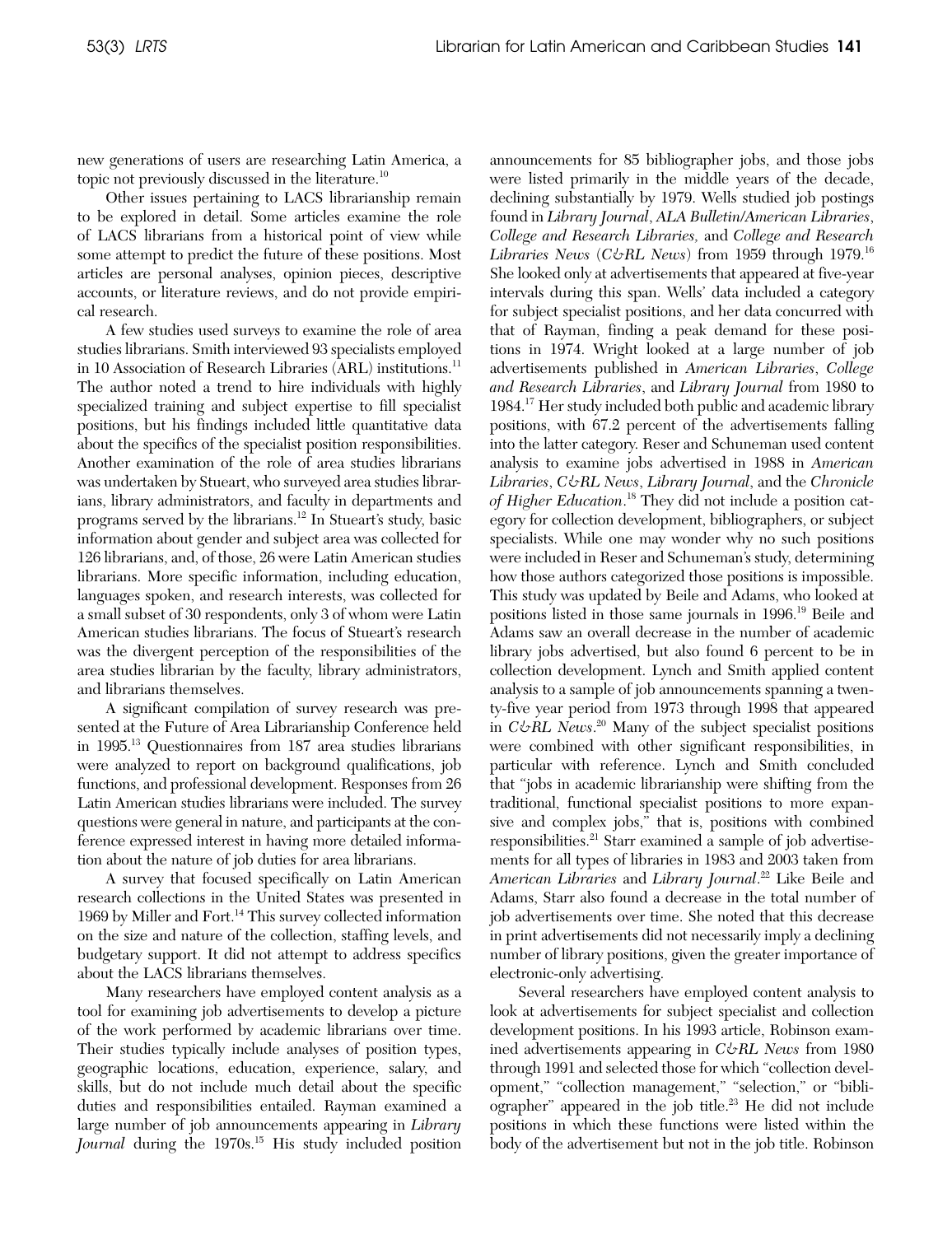observed a fairly steady increase in the number of these types of advertisements published throughout the 1980s. White analyzed subject specialist positions appearing from 1990 through 1998 in *American Libraries*, *C&RL News,* and the *Chronicle of Higher Education*. 24 He focused on academic business, social science, and science librarian positions and found that the number of position advertisements for social sciences remained fairly constant throughout the period. Haar examined advertisements for bibliographer positions in college and university libraries that appeared in the *Chronicle of Higher Education* between March and October 1990.25 Haar's study included only a small number of job advertisements, and the short period of time covered provides a snapshot of employers' requirements at that time. A more specific study that focused on advertisements for academic library area studies or language-specific library positions was undertaken by Knowlton.26 This study looked at job postings advertised from January 2001 through May 2002 in *American Libraries* and in the *SALALM Newsletter*. Of the 28 advertisements identified during this time, only 4 were for Latin American and Iberian area studies positions.

To date, no study has been published that uses content analysis to examine a large number of position announcements for LACS librarians over a broad span of time. Furthermore, no study has looked in detail at this type of position to include a wide range of variables, including position characteristics, education, experience, skills, duties, and subject responsibilities. This research contributes to the body of literature by providing an extensive and quantitative analysis of LACS librarian job announcements spanning several decades.

#### Research Methods

Three sources of job advertisements were examined for this study: *C&RL News*, the *SALALM Newsletter*, and LALA-L,

Table 1. Sources of Advertisements by Publication Period

the Latin Americanist Librarians' electronic discussion list for SALALM. *C&RL News* has been a major venue for the publication of academic library positions over the past several decades. Both the *SALALM Newsletter* and LALA-L have been primary tools for advertising LACS librarian positions. The sources and associated numbers of advertisements by publication period are shown in table 1.

Issues of *C&RL News* and the *SALALM Newsletter* were examined for job advertisements from 1970 through 2007. The first job advertisement appeared in *C&RL News* in 1975 and in the *SALALM Newsletter* in 1976. LALA-L was launched in August 1991, but the postings were not archived until April 1995, so only job advertisements appearing after this date are included in the study. Access to LALA-L is restricted to members of SALALM. Within these three sources, all appropriate job advertisements were included, thus providing a census of the position descriptions over the time period covered.

Two leading sources of advertising for academic library positions are the *Chronicle of Higher Education* and JobLIST, a service of *American Libraries*, and *C&RL News*. These sources were not utilized in the present study for logistical reasons. The *Chronicle of Higher Education* is published in both print and electronic form. Both JobLIST and the electronic version of the *Chronicle* do not permanently archive job advertisements, and they are removed after a few months. The *Chronicle* is a weekly publication, archived on microfilm. Reviewing decades' worth of past issues for job announcements for this research project would have been prohibitively time-consuming.

Job advertisements were examined for duplication, and, in the case of duplicates appearing in multiple sources, all sources were consulted for the purpose of coding them, but the position was only counted once. If a position was reposted unchanged within a year of the original publication date, it was eliminated. However, if substantive modifications were evident, the job advertisement was added to the study.

|                                         |          | 1970-89<br>$n = 25$ |          | 1990-99<br>$n = 35$ |              | 2000-2007<br>$n = 34$ |    | <b>Total</b><br>$n = 94$ |
|-----------------------------------------|----------|---------------------|----------|---------------------|--------------|-----------------------|----|--------------------------|
| Source                                  | #        | %                   | #        | %                   | #            | %                     | #  | %                        |
| LALA-L                                  | $\theta$ | 0.0                 | 6        | 17.1                | 22           | 64.7                  | 28 | 29.8                     |
| <b>SALALM Newsletter</b>                | 6        | 24.0                | 13       | 37.1                | $\mathbf{2}$ | 5.9                   | 21 | 22.3                     |
| <b>C&amp;RL News</b>                    | 13       | 52.0                | 3        | 8.6                 | $\mathbf{2}$ | 5.9                   | 18 | 19.1                     |
| SALALM Newsletter & C&RL<br><b>News</b> | 6        | 24.0                | 8        | 22.9                | $\theta$     | 0.0                   | 14 | 14.9                     |
| LALA-L & C&RL News                      | $\theta$ | 0.0                 | $\theta$ | 0.0                 | 6            | 17.6                  | 6  | 6.4                      |
| SALALM Newsletter & LALA-L              | $\theta$ | 0.0                 | 5        | 14.3                |              | 2.9                   | 6  | 6.4                      |
| All sources                             | $\theta$ | 0.0                 | $\theta$ | 0.0                 |              | 2.9                   |    | 1.1                      |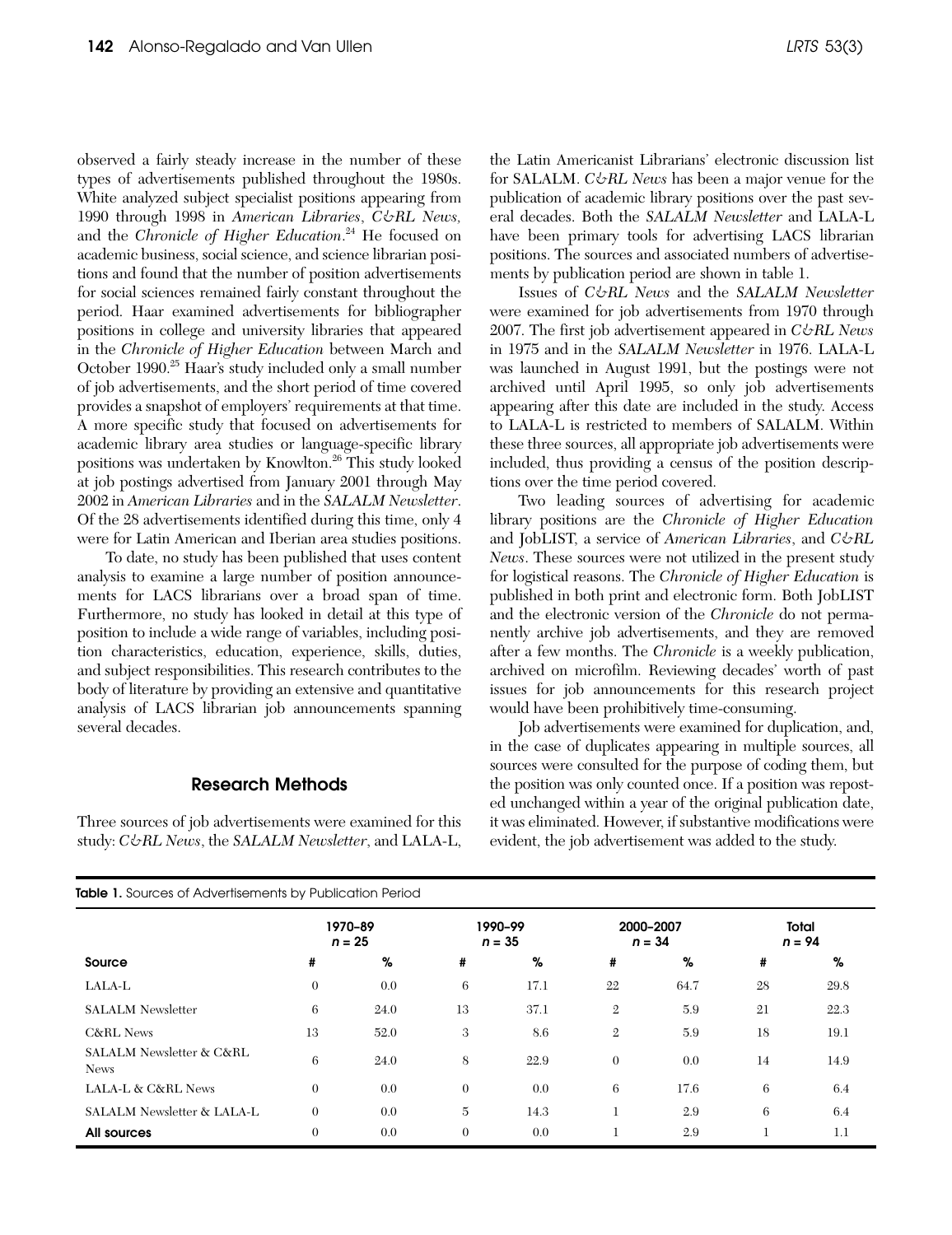The advertisements had to mention both collection development as a duty and LACS as a subject responsibility for inclusion in the study. This also included positions where only certain Latin American countries or regions were mentioned rather than LACS as a whole. Positions with additional significant responsibilities, such as reference or management, were included provided that they also entailed selection for the LACS collection. Only full-time jobs located in the United States were considered.

A total of 94 unique advertisements were identified for inclusion in the study. The LALA-L discussion group yielded 28 exclusive advertisements, and 21 and 18 advertisements each were found exclusively in the *SALALM Newsletter* and in *C&RL News,* respectively. Twenty-six announcements were found in 2 sources, and 1 advertisement appeared in all 3.

Descriptive content analysis was performed on each job advertisement using the content analysis methodology described by Neuendorf as "the systematic, objective, quantitative analysis of messages characteristics."27 As a first step, the researchers developed a set of variables and values reflecting the position description, requirements, duties, and subject responsibilities. These variables and values were used to develop a coding sheet as described by Hall-Ellis.<sup>28</sup> In the present study, each job advertisement was examined for the presence of language corresponding to the variables and values developed. To examine the way that these positions have evolved over time, job advertisements also were grouped into three time periods: 1970–89 (25 positions), 1990–99 (35 positions), and 2000–2007 (34 positions).

Because only six positions were advertised in the 1970s, they were grouped with positions appearing in the 1980s. As Haar pointed out, "It was during the 1960s, however, that bibliographers appeared in major libraries nationwide."29 Not until the 1970s did the position of the bibliographer start to become more commonly advertised as it achieved general acceptance in academic libraries.

To standardize the coding, two tools were created to form a single codebook. A coding sheet was developed to identify variables and assign corresponding values. A dictionary was created to define more ambiguous terms to help provide consistency in the interpretation of the job postings when coding. The set of variables and values was developed by examining a sample of job advertisements, reviewing the literature, and drawing on background knowledge of the subject. This set was further refined during the course of the data analysis. Both authors analyzed all job announcements.

If the logical operator "or" was used between two variables found in a job announcement, the variable was assumed to be positive for both. For example, if a posting stated that the applicant should speak Spanish or Portuguese, both languages would be counted as positive.

Data were entered into the Statistical Package for the

Social Sciences (SPSS). Descriptive statistical information was generated in the form of frequencies and cross tabulations. Pearson's chi-square values were calculated to determine the statistical significance of relationships between variables. A  $p < .05$  level of significance was used for this study. Chi-square tests were run to determine the association between all job advertisement characteristics and the time periods in which the advertisements were published. This was done to investigate changes in advertisement content over time, all duties listed in the advertisements to identify duties commonly found together, and all subject responsibilities and language requirements to identify those commonly found together. The statistical tests were not valid for many of the variables because of the distribution of the data among the cells. For others, the tests were valid but the associations were not significant at the  $p < .05$  level.

# Findings

The findings from this research project are organized into three categories: position description characteristics, requirements, and duties and subject responsibilities. The data are provided in the appendix.

## Position Description Characteristics

A job title may be seen as a brief summary of a position's role within an organization. As reported in section A of the appendix, the most common job title was "Librarian," which appeared in 46 advertisements (48.9 percent), followed by "Bibliographer," which appeared in 21 advertisements (22.3 percent). Fourteen job postings (14.9 percent) listed "Head/ Director" as the position title. "Subject Specialist" was the title for 10 positions (10.6 percent), and "Curator" was the title of 3 positions (3.2 percent). Over time, position titles have changed. The title "Bibliographer" has declined in popularity. Nearly half (44 percent) of the jobs advertised from 1970 to 1989 used this title while it was used on only 8.8 percent of those advertised from 2000 to 2007. This term has largely been replaced by the title "Librarian," the use of which grew from 24 percent from 1970 to 1989 to 64.7 percent from 2000 to 2007.

Libraries were categorized by institutional type as being part of public universities (61 positions), private universities (20 positions), or research and specialized libraries (13 positions). The latter category includes the Library of Congress, Inter-American Development Bank, New York Public Library, Organization of American States, Radio Martí, and the John Carter Brown Library. Unless otherwise noted, this category is included under the term *academic libraries*. Most of the positions (75.5 percent) were advertised by Association of Research Libraries members.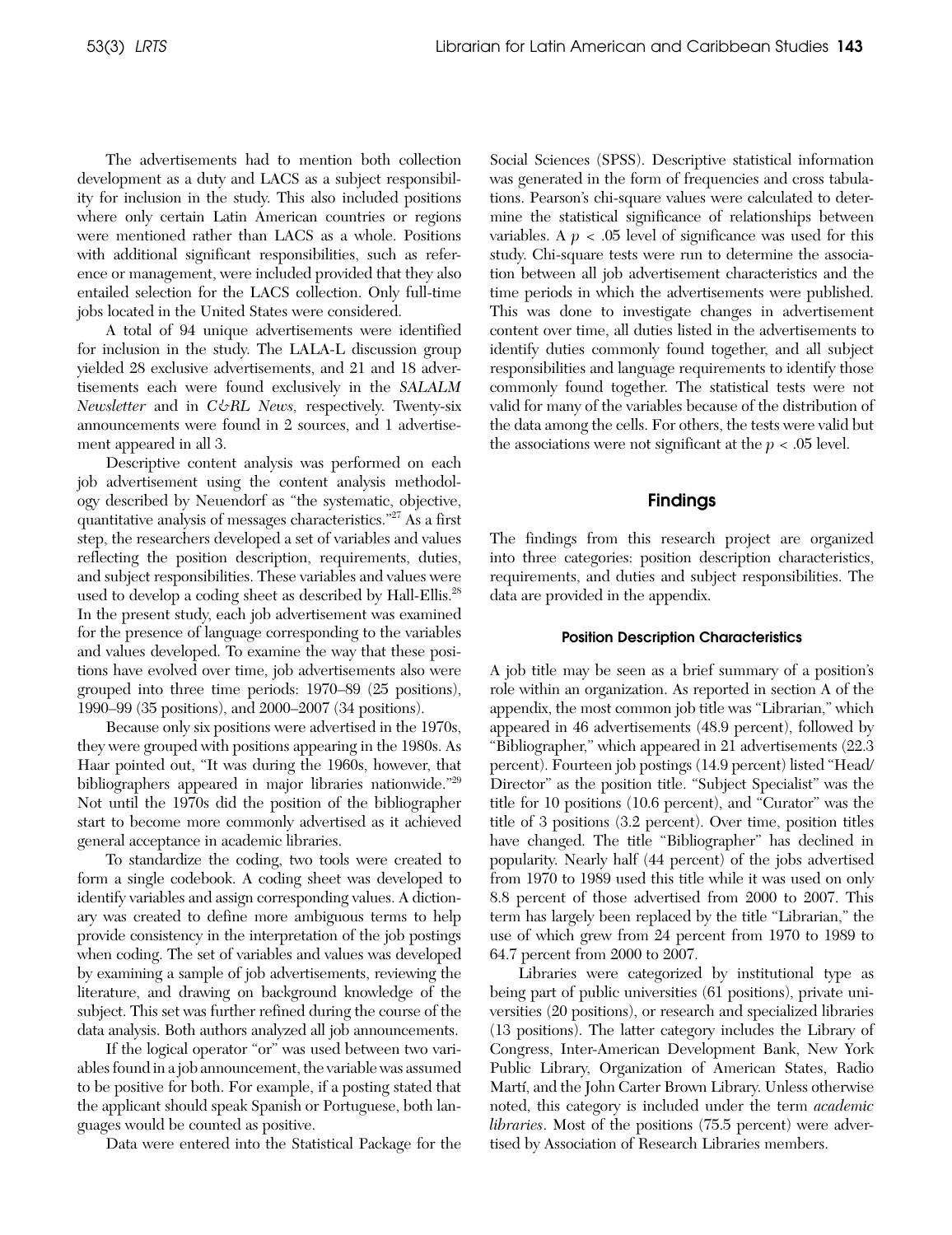Institutions were divided into four geographic areas using the classification categories on the Library and Information Technology Association's job webpage (www .lita.org/ala/mgrps/divs/lita/litaresources/litajobsite/litajob site.cfm). Overall, job advertisements were fairly equally distributed around the country, with 31 appearing for positions in the South, 25 in the Northeast, 18 in the Midwest, and 20 in the West. However, data show a shift in the distribution of job advertisements over time. In the 1970s and 1980s, 68 percent of the jobs advertised were located in the Midwest and West, while the Northeast and the South accounted for 76.5 percent of the jobs offered in 2000–2007.

*Faculty status* and *tenure* are difficult variables to analyze using content analysis because these terms lack usage standardization across different institutions. For this reason, an advertisement was only counted as having faculty status if the term *faculty status*, *faculty appointment*, or A*ssistant/ Associate/Full Professor* appeared. To be counted as a tenure track position, the term *tenure*, *continuing appointment* or *continuing employment* had to be present. Faculty status was indicated in 14 advertisements (14.9 percent). Tenure track was indicated in 17 (18.1 percent) of the cases. Both variables were positive in only 8 positions.

Information about how a position is placed within the organizational structure can be drawn from looking at its reporting line. Only 37 (39.4 percent) of the advertisements analyzed listed the reporting line for the position. They included 9 area or international studies positions (9.6 percent), 8 collection development positions (8.5 percent), 5 public services positions (5.3 percent), 4 Latin America library or unit positions (4.3 percent), and 11 "other" positions (11.7 percent). This last category included 4 positions in which the employee had dual reporting lines.

Advertisements were also examined for salary information. Only 7 (7.4 percent) of the advertisements contained no reference to salary. In 74 cases (78.7 percent), dollar amounts were mentioned in the advertisements, but the information given was in the form of minimums or salary ranges instead of a specific starting salary for the position. In some cases, several ranges were given depending on the rank at which the applicant would be hired. Thirteen postings (13.8 percent) stated that the salary was commensurate or competitive but did not state a numerical value.

The data show a trend over time to replace specific salary information with a more general statement that the salary would be commensurate or competitive. No job advertisements appearing from 1970 through 1989 contained the "commensurate/competitive" language, but from 2000 through 2007 it appeared in 11 cases, which represents 32.4 percent of the positions advertised in this period. Information about salary in the form of minimums or salary ranges decreased from 92 percent in 1970–89 to 55.9 percent in 2000–2007.

#### Requirements

Requirements were identified in the areas of academic background, background knowledge, work experience, technology skills, language skills, and personal traits (see section B of the appendix). Seventy-four positions (78.7 percent) required a master of library science (MLS) degree, while an additional 12 positions (12.8 percent) stated that an MLS was preferred. Fifty-seven positions (60.6 percent) more specifically required an American Library Association (ALA)–accredited MLS, and an additional 11 (11.7 percent) preferred it. Only 22 advertisements (23.4 percent) mentioned that an MLS equivalent was a requirement while 3 cases (3.2 percent) specified it as a preference.

Subject knowledge could be satisfied in a variety of ways. An advanced degree in a related field was required in 28 cases (29.8 percent) and preferred in 35 cases (37.2 percent). Most of the job advertisements in the present study were quite specific about the nature of the advanced degree required. Of the 94 total job postings, 41.5 percent stipulated that the advanced degree be in Latin American studies or with a Latin American emphasis. Another 21.3 percent mentioned the degree should be in a relevant subject. Only 2.1 percent allowed for a degree in the social sciences or humanities, and another 2.1 percent did not specify a particular field. A noticeable growth in the number of positions that required or preferred an advanced degree in a related field is apparent over time. In 1970–89, 14 positions (56 percent) required or preferred an advanced degree, while in 1990–99 this requirement or preference was stated in 25 cases (71.4 percent). In 17 cases (18 percent), a PhD was preferred, but was only required in 2.

Only 12 positions (12.8 percent) required an undergraduate degree in a related field—this was preferred for an additional 3 positions. Some advertisements called for additional subject-related education without specifying a degree requirement, categorized here as "coursework in related field." Examples of such expressions include "educational background," "relevant education," and "comparable academic background." This was required or preferred in 32 cases (34 percent).

Along with formal educational requirements, the advertisements frequently required fields of knowledge specific to LACS librarian positions. Knowledge of Latin American history, culture, and society was required in 32 cases  $(34)$ percent) and in 18 (52.9 percent) of all the positions advertised between 2000 and 2007. Far fewer positions—only 15 (16 percent)—required the knowledge of specialized Latin American reference tools.

The Latin American publishing industry has unique characteristics that affect collection development. A total of 30 positions (31.9 percent) specifically required knowledge of the Latin American publishing industry. Over time, the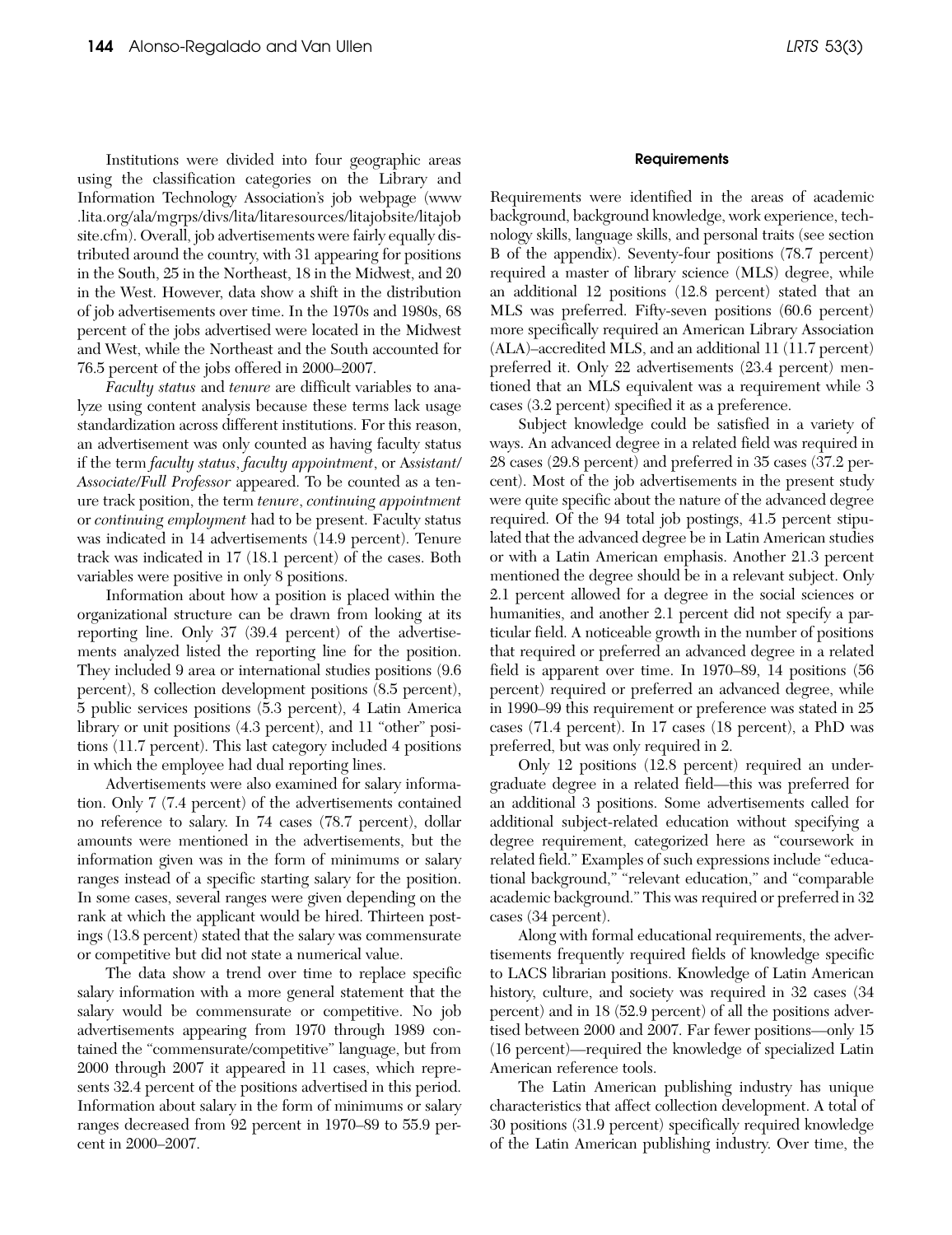





demand for this knowledge has increased from being present in 12 percent of positions advertised in 1970–89 to 44.1 percent in 2000–2007.

The types of work experience sought by employers reflect changes over time in job responsibilities for LACS librarians. Figure 1 shows the types of required prior experience listed in job advertisements by time period; position advertisements that listed types of experience as preferred are not reflected in this figure. The requirement for experience in an academic or research library has increased from 12 positions (48 percent) advertised in 1970–89 to 20 (58.8 percent) in 2000–2007. Likewise, required experience in a similar position increased from 3 cases (12 percent) in 1970–89 to 8 (23.5 percent) in 2000–2007. The number of positions requiring collection development experience climbed during each of the three time periods, going from 5 cases (20 percent) in 1970–89 to 10 cases (28.6 percent) in 1990–99 and 20 cases (58.8 percent) in 2000–2007.

The growing trend of libraries providing information literacy instruction is reflected in the position descriptions. From the 1970s through the 1990s, none of the advertisements required experience in instruction, while this was required in 11 (32.4 percent) of the advertisements published from 2000 through 2007.

The most requested types of experience were experience in academic or research libraries, collection development, experience in similar positions, reference, and instruction. Fewer advertisements mentioned experience in supervision, grant writing, or special collections.

One of the key factors affecting libraries over the past few decades has been the rise of computer technology and automation, profoundly altering the work of every employee. A total of 28 positions (29.8 percent) specifically required computer and information technology skills in general. Of the positions advertised in 1970–89, only 2 (8 percent) required these skills. This grew to 15 advertisements (44.1 percent) in 2000–2007. Surprisingly few advertisements included reference to more spe-

cific technology-related skills such as Web design, creation and management of digital projects, or online searching.

Latin America is a region with a rich diversity of languages; the most common languages are Spanish, Portuguese, English, and French. This is reflected in the job advertisements for LACS librarians. Figure 2 shows the number of advertisements by time period that included language skills as being either preferred or required. English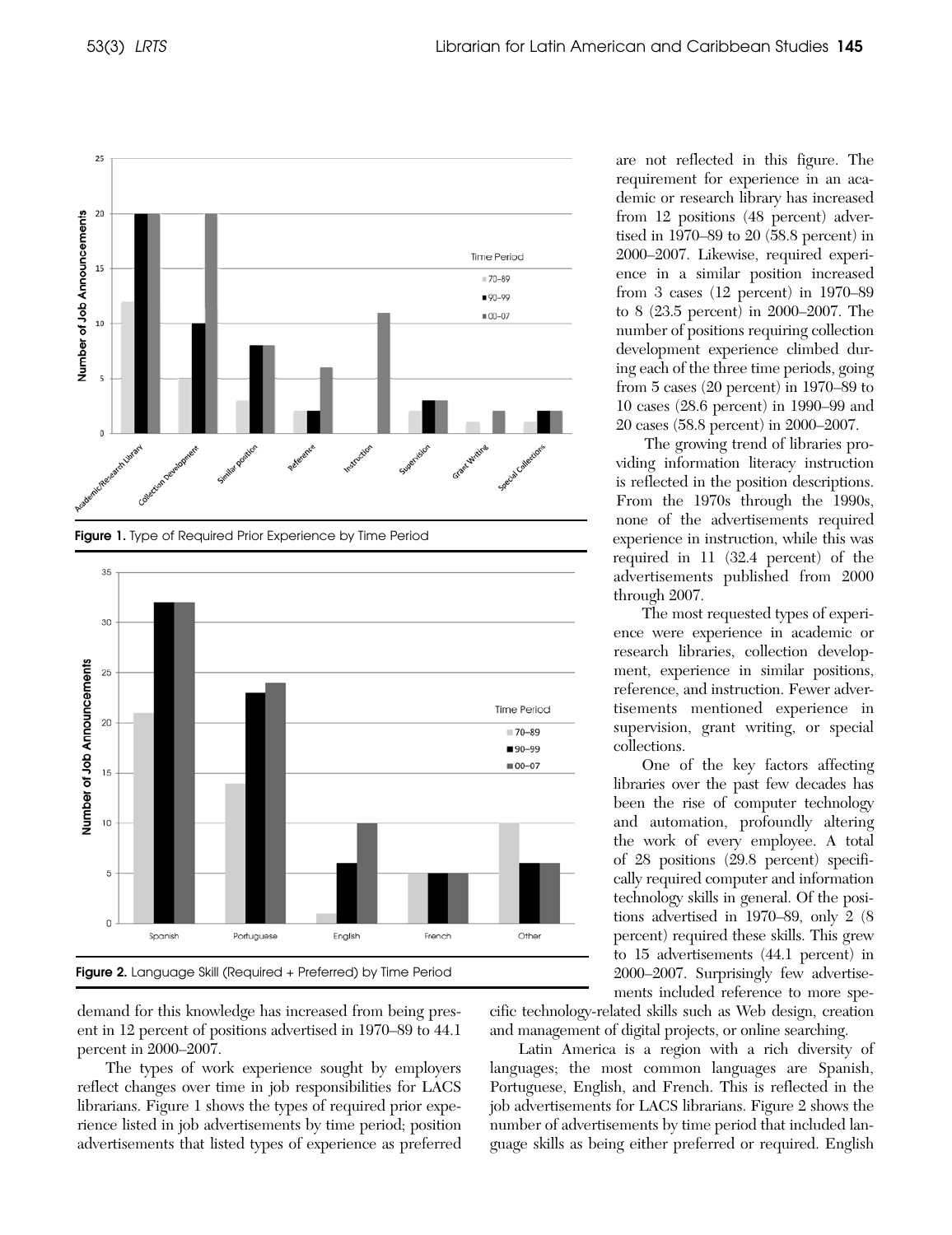

language skills were expected in only 1 case (4 percent) in 1970–89. In 1990–99, English was included in 6 (17.1 percent) cases, rising to 10 (29.4 percent) in 2000–2007. Spanish and Portuguese exhibited a similar pattern, showing a steep increase from the 1970–89 period to the 1990s, and remained essentially steady in 2000–2007.

When languages were included in job advertisements, they were mentioned either as a requirement or as a preference. Spanish language was the most frequently required, appearing in 82 cases (87.2 percent). Only 3 cases (3.2 percent) listed Spanish as preferred. In contrast, Portuguese was required in 38 cases (40.4 percent), but was preferred in 23 cases (24.5 percent). English was required in only 17 cases (18.1 percent).

The data were also analyzed for the level of language skills specified. A total of 71 cases (75.5 percent) required fluency in Spanish. The demand for fluency in Spanish increased from 16 (64 percent) in the 1970–89 period to 30 (88.2 percent) in 2000–2007. Working knowledge was only required in 8 cases (8.5 percent), followed by reading knowledge in 6 cases (6.4 percent). Fewer advertisements required fluency in Portuguese, with 20 cases (21.3 percent) demanding it. This requirement rose from 3 (12 percent) in the earliest period to 11 (32.4 percent) in the most recent. More advertisements required a lesser level of Portuguese language skills. A working knowledge was required in 24 cases (25.5 percent), and a reading knowledge in 17 cases (18.1 percent).

In addition to specific work experience and skills,

job advertisements often call for certain types of personal characteristics. Over time, more of these traits were being sought from applicants. Figure 3 shows the frequency of personal traits that appeared in the job postings in each of the three decades studied. The most highly demanded trait in all time periods was communication skills (oral and written). Roughly half (53.2 percent) of the job advertisements mentioned this ability. In 1970–89, 6 advertisements (24 percent) requiring communication skills were published; this increased to 28 (82.4 percent) in 2000–2007. The association between communication skills and time period was statistically significant  $(x^2 = 20.955, df = 2, p = .000).$ 

Similar trends were observed over time for interpersonal relations, the ability to work collaboratively in teams, and a public service (user-centered) perspective. In 1970–89, 2 cases (8 percent) requiring interpersonal relations were published; this increased to 17 (50 per-

cent) in 2000–2007. The relationship between this variable and time period was statistically significant ( $x^2 = 11.702$ , df = 2, *p* = .003). Also observed was a dramatic increase in the number of advertisements mentioning the ability to work collaboratively or in teams, from no cases in 1970–89 to 16 (47.1 percent) in 2000–2007. This relationship was statistically significant ( $x^2 = 22.276$ , df = 2,  $p = .000$ ). In addition to expecting applicants to work well with other employees, the advertisements stipulated that the applicant have a usercentered perspective. Only 3 cases (12 percent) appeared in 1970–89 mentioning this trait, while 13 (38.2 percent) were published in 2000–2007. The remaining personal traits, including the ability to work in a changing environment, in a multicultural environment, and independently, were less frequently observed in the job postings, with only 8 cases (8.5 percent) containing each of these traits. The latter 2 traits show an increase in frequency over time, particularly in 2000–2007.

#### Duties and Subject Responsibilities

Duties define the daily work of a position (see section C of the appendix for study findings). By design, collection development was an expected duty in all cases. Several other duties are related to collection development activities. Of those, the most frequently occurring duty mentioned in the advertisements was managing collection budgets, which was listed in 29 instances of the 94 positions (30.9 percent). The number of positions requiring this variable grew from 3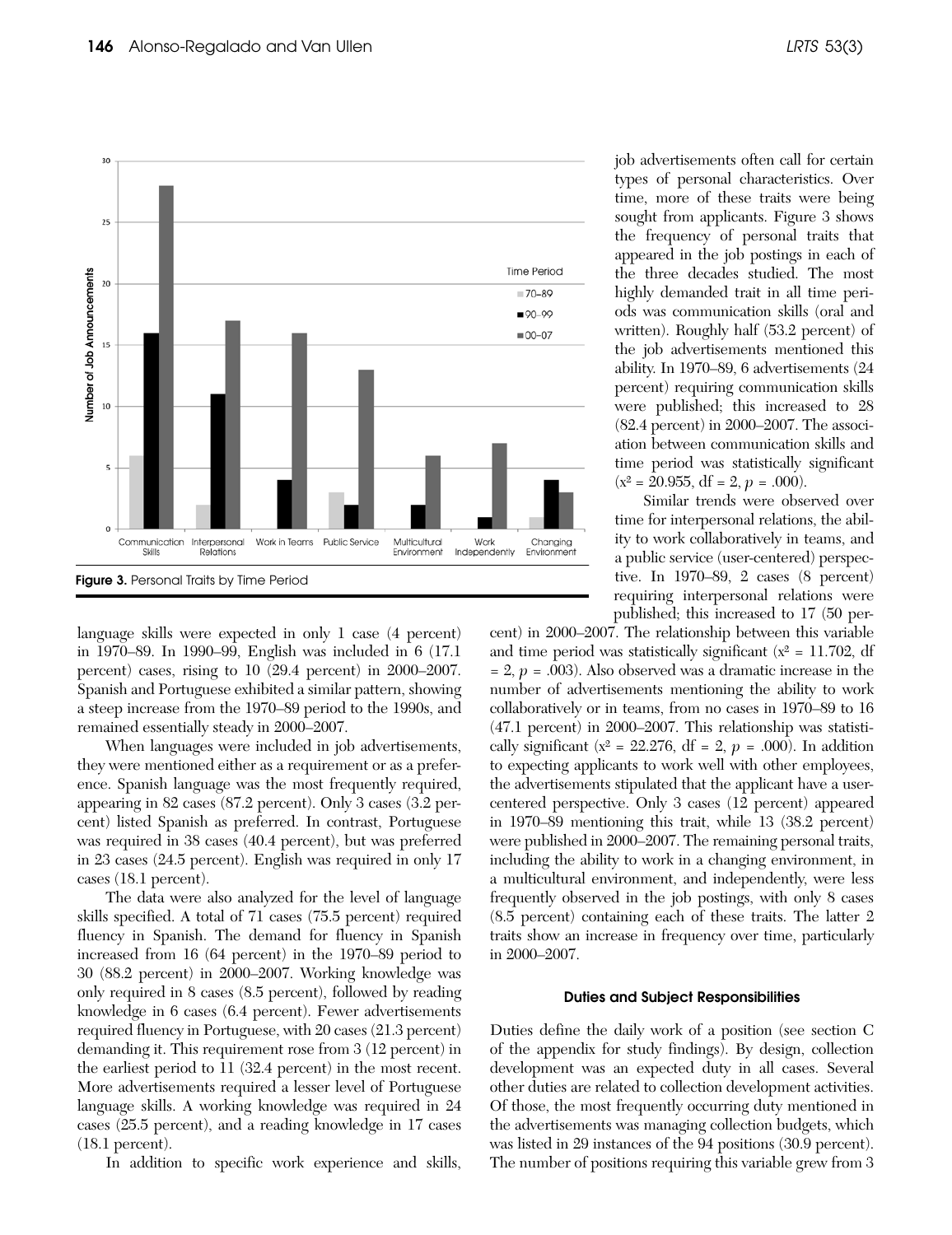cases (12 percent) in 1970–89 period to 7 cases (20 percent) in 1990–99 and 19 cases (55.9 percent) in 2000–2007. This increase is statistically significant ( $x^2 = 16.082$ , df = 2,  $p =$ .000).

Three specific methods of adding materials to the collection were mentioned in the advertisements, and data show a steady growth in their appearance over time. Gifts and exchange program duties were included in 17 cases (18.1 percent). Only 1 of the postings (4 percent) published in 1970–89 mentioned gifts and exchange programs, while 10 cases (29.4 percent) mentioning this appeared in 2000– 2007. Two duties, approval and blanket plans and cooperative collection development, were included in 11 cases (11.7 percent). In 1970–89, only 1 position (4 percent) included approval and blanket plans, while in 2000–2007 this duty was stated in 8 cases (23.5 percent). In 1970–89, only 1 case (4 percent) mentioned cooperative collection development, which increased to 5 cases (14.7 percent) in 2000–2007.

Closely related to collection development for subject specialists is the function of liaison, which involves outreach and interaction with individuals in LACS studies centers, programs, and departments. More than half (56.4 percent) of the job advertisements mentioned liaison as a duty. Another duty is community outreach, which differs from liaison in that it involves initiatives that aim to reach the general public. Only 6 advertisements (6.4 percent) listed community outreach as a duty.

Other methods of library outreach and promotion assigned to subject specialists include involvement in various in-house library publications and special projects, such as exhibits and on-campus events. A total of 24 cases (25.5 percent) specified library publications as a duty, which increased from 2 advertisements (8 percent) in 1970–89 to 12 (34.3 percent) in the 1990s. Ten job announcements (10.6 percent) stated that participation in special projects was a position duty.

LACS librarians, as subject experts, traditionally have provided specialized reference and research service. Increasingly, they have been providing general reference as part of their duties. Of the 94 job announcements, 63 (67 percent) mentioned specialized reference, with growth from 14 cases (56 percent) in 1970–89 to 24 cases (70.6 percent) in 2000–2007. A total of 52 postings (55.3 percent) listed general reference as a position duty. In 1970–89, 13 cases (52 percent) mentioned this duty, and 21 advertisements (61.8 percent) specified general reference in 2000–2007.

Universities have recognized the role of the librarian as an educator, as shown by the growth of information literacy and instruction programs. In particular, course-integrated instruction has become more prevalent as a natural outgrowth of their liaison activities. For subject specialists, information literacy often involves course- or disciplinerelated instruction. Of the 94 advertisements, 54 (57.4 percent) listed instruction as a job duty, with 12 of the cases (48 percent) appearing in 1970–89 and 22 (64.7 percent) in 2000–2007. In some instances, instruction may include teaching credit-bearing courses. Only 7 advertisements (7.4 percent) included teaching these courses as a duty.

The prevalence of course-related instruction can be seen in the Association for College and Research Libraries' *2003 Academic Library Trends and Statistics for Carnegie Classification: Doctorate-Granting Institutions*. 30 More than 91 percent of institutions in this category state that they provide library presentations that are developed in collaboration with course instructors and are tailored to course objectives. Also, librarians and faculty have developed information literacy instruction taught as an integral part of some courses in 73.9 percent of these institutions. These ACRL statistics are pertinent because more than 95 percent of the academic library job advertisements in the present study are from doctoral degree–granting institutions. The independent variable institution type affects the variable information literacy in a statistically significant manner  $(x^2 = 12.186,$  $df = 2$ ,  $p = .002$ ). A higher percentage of advertisements from private institutions (75 percent) included information literacy as a duty. The percentage (60.7 percent) for public institutions is higher than for research and specialized libraries (15.4 percent).

Librarians are often expected to have a service component to their positions. Service can encompass both working on committees within the library and representing the library in external professional associations, consortia, and projects. A total of 40 position announcements (42.6 percent) specified service as a job duty. In 1970–89, 7 cases (28 percent) listed service as a duty, while in 2000–2007 the number had increased to 21 cases (61.8 percent). The relationship between service and time period was statistically significant ( $x^2 = 8.278$ , df = 2,  $p = .016$ ).

Along with effectiveness in librarianship and service, some academic libraries expect librarians to undertake research activities. Only 7 of the cases (7.4 percent) under study included research as a job duty.

In addition to library-specific duties, job advertisements also call for more generic managerial, administrative, and technology skills. The category of administrative and management duties includes cases that specify such activities as "planning," "implementation," and "direction," while some advertisements mentioned only "supervision," which is included as its own category. Of the 94 total positions, 26 (27.7 percent) required administrative and management skills; this increased over time from 3 cases (12 percent) in 1970–89 to 12 (35.3 percent) in 2000–2007. Supervision includes directing the work of students, staff, or other librarians, and was requested in 28 cases (29.8 percent). Over time, there was an increase from 7 cases (28 percent) in 1970–89 to 12 cases (35.3 percent) in 2000–2007. Only 15 advertisements (16 percent) mentioned grant writing and development as a duty, but the frequency increased from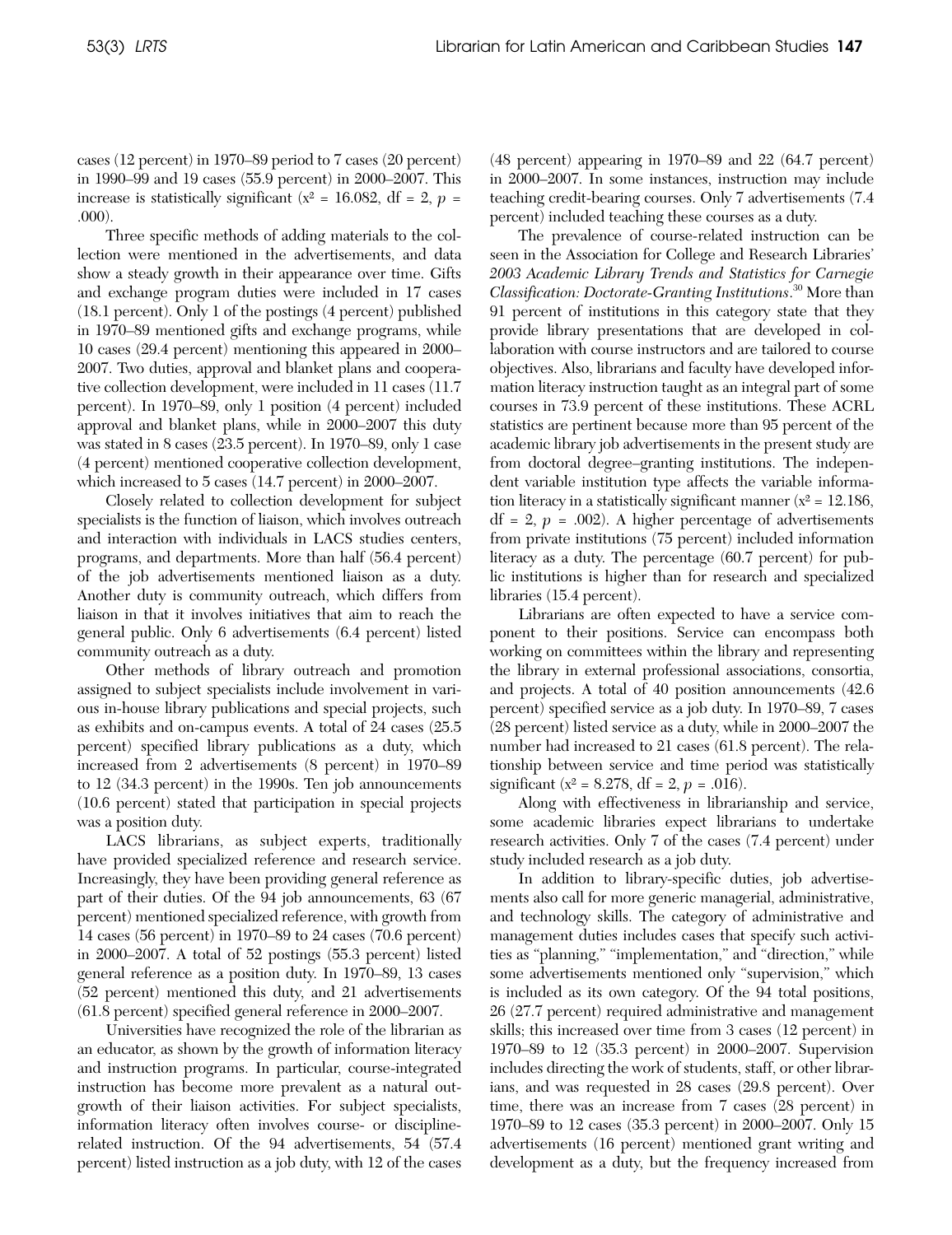only 1 position (4 percent) in 1970–89 to 8 (23.5 percent) in 2000–2007.

Several different technology skills were sought in job announcements. The most highly sought were online searching, which was mentioned in 13 instances (13.8 percent), and creation of subject-based webpages, requested in 10 cases (10.6 percent). The growing presence of the Internet in the daily work of bibliographers is reflected in the increase in the job announcements that required the creation of subject-based webpages. This skill first appeared in only 1 advertisement (2.9 percent) in 1990–99 and was present in 9 cases (26.5 percent) in 2000–2007. The inclusion of online searching as a requirement peaked in the 1990s, with 7 instances (20 percent).

Other duties that appeared in a smaller number of cases were cataloging  $(11)$ , work with vendors  $(8)$ , acquisitions  $(6)$ , acquisition trips (3), and archives (1).

The heart of a bibliographer's job is subject responsibility. The 82 job postings (87.2 percent) that included LACS as a whole formed the basis of the present study. However, an additional 12 advertisements were specific to certain countries or territories within Latin America and the Caribbean, including Cuba, Mexico, Brazil, Puerto Rico, and the Dominican Republic.

Iberian studies was the second most frequently occurring responsibility, with 42 cases (44.7 percent). This variable includes instances that mention both Spanish and Portuguese studies. From 1970–89 to 1990–99, the percentage of advertisements that included Iberian studies increased from 8 cases (32 percent) to 18 (51.4 percent).

Spanish and Portuguese language and literature appeared with similar frequencies, 17 (18.1 percent) and 16 cases (17 percent) respectively. The Spanish language and literature variable (section C in the appendix) includes bibliographer positions that serve Spanish or Hispanic studies academic departments and programs. This may include language and literature from both Spain and Latin America. Similarly, the Portuguese language and literature variable includes positions that support Portuguese academic departments and programs. This may include language and literature from both Brazil and Portugal. Another frequently occurring subject responsibility was U.S. Latino studies, which was included in 11 advertisements  $(11.7 \text{ percent})$ . This variable also includes positions that mention Mexican American or Chicano studies.

# **Discussion**

The role of the traditional LACS bibliographer, reflected even in the title of the position, has changed over time. Today's subject specialist is more likely to have the title of librarian, which is a broader title encompassing more duties and responsibilities than just collection development, which was common in the past.

The majority of openings have been in public universities throughout the United States. The only positions specifically mentioning faculty status and tenure track were located at public universities. Ascertaining the scope and implications of faculty status simply by reading the position announcements is difficult. Terms such as *faculty* and *professional* mean different things at different institutions. Without knowing the institutional promotion and tenure requirements and faculty status policies of a particular institution, determining the responsibilities and expectations associated with these terms is impossible.

Public universities tended to be more forthcoming than private colleges or specialized libraries concerning salary information, with 71.6 percent of the cases that included salary information being from public universities. Still, because most advertisements listed only minimum salaries or salary ranges or stated that salary was commensurate with experience, looking at published salary surveys for this type of data would be informative.

#### Academic Background

The importance of the MLS has been widely debated. Grimes and Grimes examined position descriptions for professional academic library jobs appearing from 1975 through 2005 to determine the extent to which the MLS was a prerequisite for employment.31 This study included all professional positions, including systems and administrative jobs. They found the highest proportion of job announcements that required an MLS appeared in the early 1990s. This dropped off in later years, and the decrease was particularly dramatic in 2005. In contrast, the present study showed a small increase in the MLS requirement over time. When Grimes and Grimes categorized the advertisements by job function, they found that the MLS requirement remained important for certain types of jobs. They reported that "results suggest that the MLS is important for libraries when hiring workers to perform core functions in public and technical services."32 Findings from the research reported here suggest that the MLS remains important for LACS librarians, who perform some of these core public services functions, including collection development, reference, instruction, and liaison work. However, this degree is not an absolute requirement for positions in specialized libraries, which may be open to more diverse educational backgrounds.

The research reported in this paper suggests that the ideal educational background for a LACS librarian is an MLS and also a master's degree in a field related to Latin American studies. Job advertisements do not often specify having an undergraduate degree in a related field. An advanced degree in a relevant subject area is valued by both public and private universities, but it is more often a preference than a requirement. Of all the job postings that required an MLS,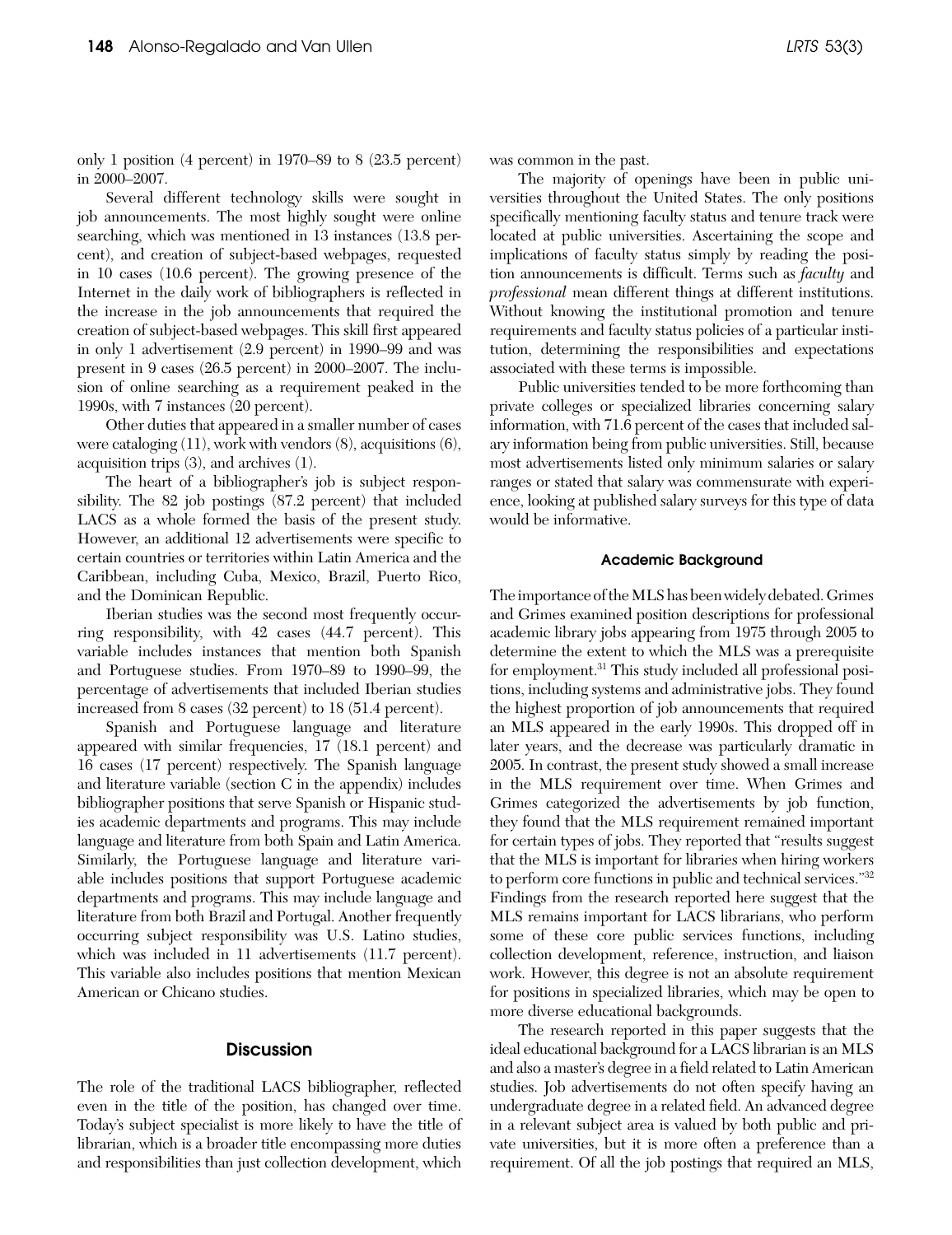33.8 percent required an advanced degree, and an additional 33.8 percent preferred an advanced degree. All of the tenure track positions specifically required an ALA–accredited MLS, and all of the cases in which the position had faculty status required or preferred an ALA–accredited MLS.

Only 17 cases (18 percent) did not require, prefer, or mention an MLS or a subject degree in the advertisement. These positions were largely in private universities or research centers. Omitting strict educational requirements in the announcement allows an institution more flexibility in screening a more diversified pool of applicants. As Block stated, "Vagueness allows for wide latitudes in hiring in a buyers' market."33 In the past, efforts have been made to attract PhDs to the field of librarianship. Only 17 cases mentioned holding a PhD. Of those, all but 2 stated that the PhD is preferred rather than required. Duke University's post–doctoral fellowship program, which ran from 1995 to 2001, focused on training PhD recipients in any field of Latin American studies as research librarians. This program did not require the participants with PhDs to obtain an MLS, but instead trained them about research libraries to complement their extensive subject knowledge. While the individuals completing this program were successfully placed in library positions, the data do not suggest a substantial increase in employer demand for the PhD as a requirement. A 2008 article by Lindquist and Gilman surveying academic librarians who hold subject doctorates found that only 4 percent were in area studies. $34$  How many of those were in Latin American studies is not known.

Detlefsen, in her analysis of job listings for subject specialist librarian positions, suggested the creation of an "Executive MLS" degree for qualified individuals as an alternative to the traditional MLS.<sup>35</sup> The Executive MLS would be a condensed program, patterned after the popular executive MBA degrees offered by many business schools. In this way, people with strong subject backgrounds and familiarity with research practices or those who have worked in libraries could obtain professional positions without the time and expense involved in taking a traditional MLS program. This type of program might be attractive to individuals highly educated in the field of Latin American studies.

## Work Experience

While having experience in many aspects of library service is seen as a positive attribute in a prospective candidate, those with experience in certain library tasks were more sought after than others by employers. Nearly half of the job postings (46.8 percent) included "experience in collection development" as required or preferred. Since all the positions examined in the study were for collection development librarians, that this type of experience does not appear more frequently is surprising. Employers may wish to expand the applicant pool by omitting this requirement or be willing to train the successful candidate.

In the case of reference and instruction, the numbers are even lower. Of the job announcements where general or specialized reference is a duty, only 32.7 percent and 27 percent respectively required or preferred experience performing it. Similarly, when instruction is a duty, only 25.9 percent of job advertisements required or preferred experience in it.

When different types of experience were mentioned in the advertisements, the amount of experience was seldom quantified. However, the majority of the jobs that required four or more years of experience in research or academic libraries were offered in 2000–2007. This was a relatively small number of positions (going from none in 1970–89 to 7 in 2000–2007). The increase in the director and head types of positions may be because of the retirement of professionals at this level.

#### Technology Skills

Given the tremendous influence of technological developments on library services, collections, and work patterns, one might expect that job advertisements posted in the late 1980s through 2007 would be replete with specific technological proficiency requirements. Contrary to the authors' expectations, not many of these job advertisements mentioned skills like working with digital projects, creating Web-based subject guides, or designing and maintaining websites. A plausible explanation was offered by Xu, who noted that "there is a time gap from the implementation of new technology in libraries to the corresponding changes in library professional duties and responsibilities. . . . However, requirements concerning the knowledge of such relevant skills did not immediately appear in job advertisements."36 Also largely absent from more recent job announcements were skills like online searching, which were more prevalent in the 1990s. A possible explanation for the absence of online searching is also offered by Xu, who observed that because "certain sorts of requirements or responsibilities have become relatively commonplace, they might not always be mentioned in the job descriptions."<sup>37</sup> Lynch and Smith noted that, "because the ALA–accredited degree is an accepted job requirement, the assumption of employers seems to be that a graduate's knowledge base will include knowledge of computer technologies as they relate to library and information science."38

#### Languages

Little research has been undertaken into the requirement for area studies librarians to hold foreign language skills. Zhang used content analysis to examine academic librarian job postings from 1966 to 2006.<sup>39</sup> Zhang's analysis included a category for "bibliographer and area studies librarians"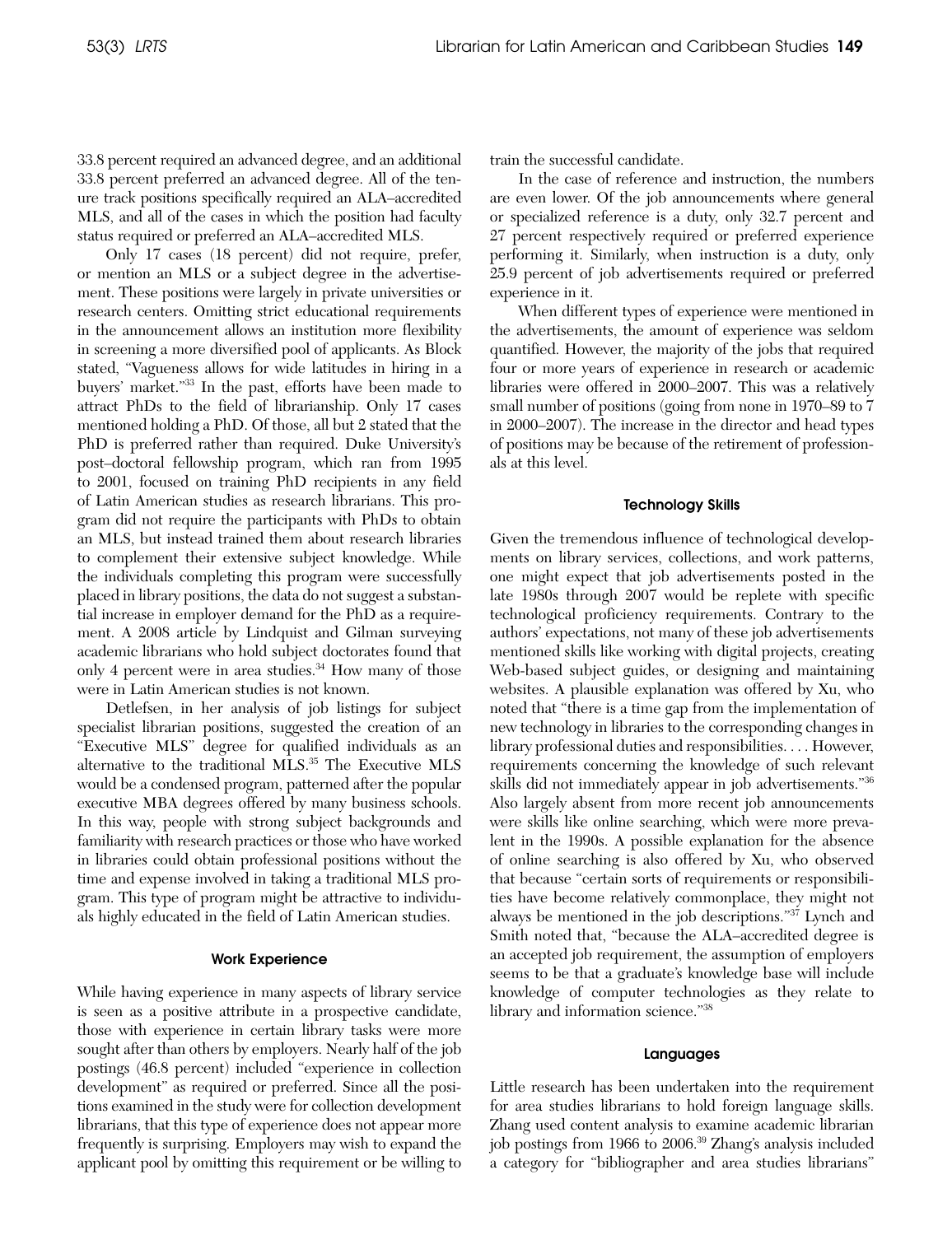positions. This category showed a substantial increase in the demand for foreign language skills from 1966 to 1991. This is consistent with data in the present study for Spanish and Portuguese language skills. After that time, Zhang found a slight decrease in the number of job advertisements requiring foreign language skills. In contrast to Zhang's data, the current study showed that growth for Spanish and Portuguese skills as a requirement leveled off in the 1990s and throughout 2000–2007. One possibility for this disparity is that Zhang's category included bibliographer positions, for which language skills would not be expected to be of importance.

The requirement for English language skills showed a different trend in this study. While relatively few advertisements mentioned a requirement for English, data show a steady growth in the number of occurrences, from 4 percent in 1970–89 to 29.4 percent in 2000–2007. Not only did the numbers increase, but the requirement was for fluency in English in all cases. Perhaps in the earlier years English language skills could be assumed by employers. In later time periods, with a more globalized applicant pool, employers apparently felt the need to explicitly mention fluent English as a requirement.

One of the questions the authors sought to explore was, Were some subject responsibilities and languages commonly found together? The relationship was very strong between Spanish language ability and Iberian studies, Latin American and Caribbean studies, Portuguese language and literature, Spanish language and literature, and U.S. Latino studies. More than 90 percent of the job postings including these subjects required Spanish language ability, with the exception of U.S. Latino studies, in which more than 70 percent of the advertisements required it. Portuguese language ability was also an asset. Nearly half of the job announcements with LACS responsibilities specified having Portuguese language skills as a requirement. In the case of Iberian studies responsibilities, 59.5 percent of the advertisements required Portuguese language skills.

#### **Duties**

With the creation of subject specialist positions within the library, Byrd and Haro recognized core duties for subject librarians that encompassed traditional collection development responsibilities as well as specialized reference, instruction, and liaison responsibilities.<sup>40</sup> Robinson, in his examination of job advertisements for collection development positions from 1980 to 1991, identified a number of additional expected duties, including online searching and resource sharing.<sup>41</sup> White looked at subject specialist positions advertised from 1990 to 1998.<sup>42</sup> His analysis found a basic set of highly ranked core duties as identified by Byrd, Robinson, and Haro, with additional technical and managerial responsibilities for the positions.

The position of LACS librarian includes a wide range of duties. The number of duties per advertisement ranged from 1 to 14. The overall average of duties per job advertisement was 6.44. Over time, the number of duties has increased, from an average of 4.8 duties in 1970–89 to 6.25 in 1990–99 and 7.85 in 2000–2007. These figures reflect the evolution of the LACS librarian profile from a narrowly focused specialist with a limited number of duties to a more diversified and multitasking librarian. Given the added workload associated with providing new services and electronic resources, often coupled with staffing constraints, the fact that collection development librarians are undertaking additional duties is not surprising.

Some differences were seen in job duties at public and private institutions. Public universities are more likely to include general reference as a job duty (62.3 percent) than are private universities (35 percent). Both types of institutions are highly likely to state that specialized reference is a duty, with the requirement being slightly higher in private universities (75 percent) than public universities (67.2 percent). Activities such as research and publication are closely associated with the issue of faculty status or tenure. None of the jobs advertised by private universities listed research as a requirement, nor were any positions identified as being tenure track or having faculty status. While the total number of positions that included research or publication as a job duty was small—only 7 cases (11.5 percent)—all of them occurred at public institutions. Service as a duty often also is associated with requirements for promotion and tenure, but it is also a required duty for many other nontenure track librarian positions. Applicants can anticipate that service, such as committee work and participation in professional organizations, may be required at both public and private institutions (39.9 and 60 percent respectively).

In particular, the demand for the ability to manage collection budgets is growing. This trend was also observed by Haar, who noted, "Its presence may be another sign that stretching ever more precious dollars is a growing concern among libraries."43 Haar found a growing demand for general reference service, a trend also seen in the present study. Robinson noted the trend toward combined positions and away from jobs that were full-time collection development only; nearly 80 percent of the combined positions in his study involved reference work.<sup>44</sup>

Collaborative collection development is another way to leverage tight collection budgets and simultaneously expand collections and services. The library literature has widely discussed this issue. Jakubs has observed an "increased focus on cooperation and collaboration in libraries."45 Hazen has predicted that cooperative endeavors will increase in the future.<sup>46</sup> The Spec Kit *Collaborative Collections Management Programs in ARL Libraries* considered these programs commonplace, noting that collaborative collection development programs occur more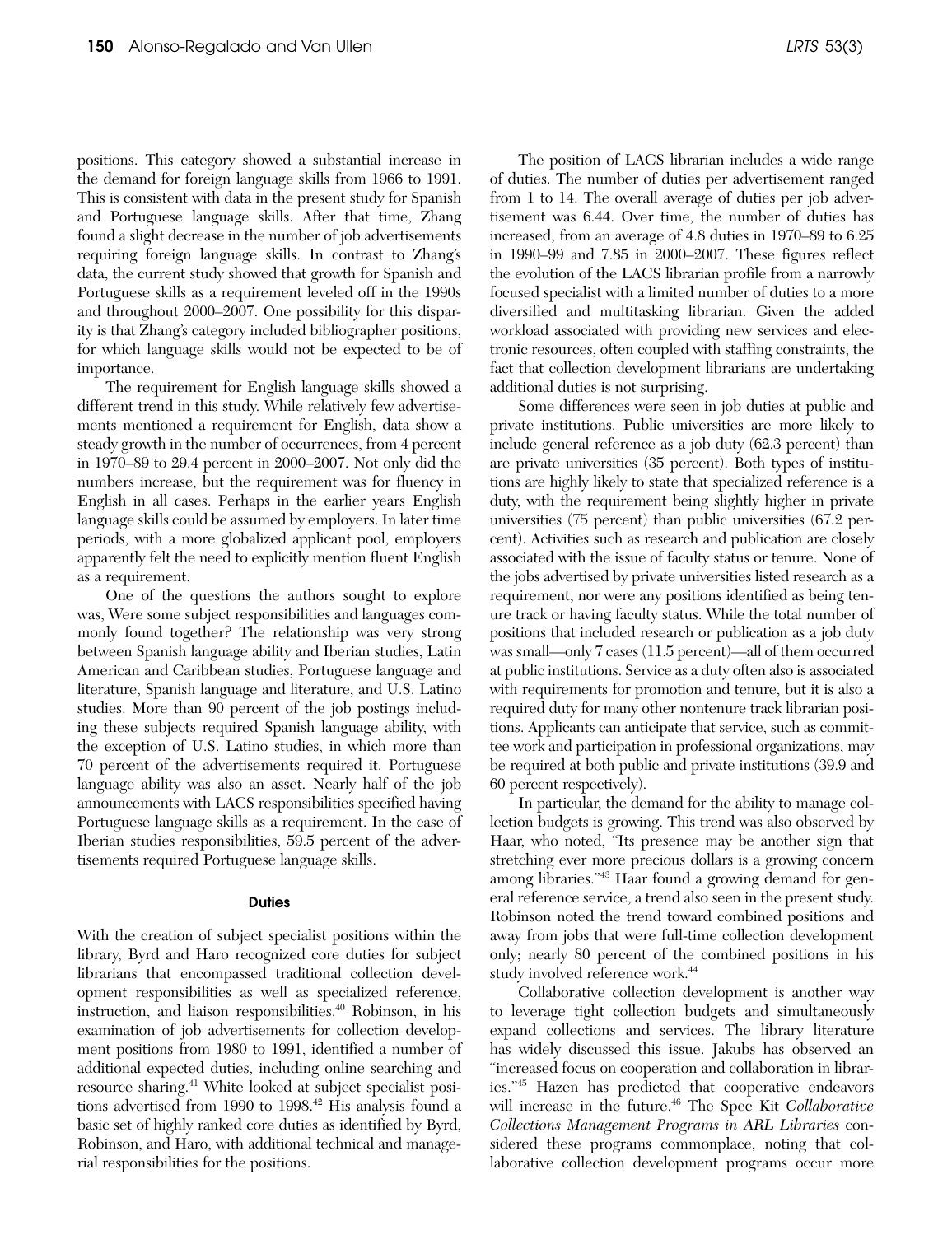frequently in the field of area studies.<sup>47</sup>

While relatively few job postings specifically mentioned cooperative collection development as a duty, it is fairly common on the job. This is evidenced by initiatives such as the Latin American Research Resources Project (http:// lanic.utexas.edu/larrp), currently including 57 participating libraries. This projects calls for LACS librarians with leadership skills, experience in teamwork, and a deep knowledge of collection strengths and weaknesses.

The data also reflected a moderate but growing call for working with approval plans, which may be a reflection of the increased demands on the bibliographer's time from myriad other duties in addition to collection development. In some cases, the LACS librarian may be responsible for collecting in areas outside his or her field of expertise, and relying on an approval plan may be a convenient way to fill specific needs within the collection.

While the diversity and number of duties listed in a job advertisement may seem daunting to a potential applicant, few employers seem to expect experience with all or even most of the duties listed. If a prospective employee is looking to get experience in a particular duty, collection development, reference, and instruction (in that order) likely would make them more marketable.

Some duties were more commonly found together than others. Chi-square values for the most commonly occurring duties presented in section C of the appendix were calculated to determine if the relationships between them were statistically significant. The results are given in table 2. The core duties typically performed by the bibliographer tended to be associated with a larger number of other duties: specialized reference, instruction, liaison work, and collection budget management. Applicants should expect to find these duties together. Because collection development was a constant for these advertisements, it was not included in the analysis of duties. The creation of library publications as a duty showed no statistically significant relationship with any other duty.

#### Subject Responsibilities

In contrast to the growth seen in the number of duties, the number of subject responsibilities has remained fairly constant over time. Job announcements had an average of 2.31 subject responsibilities. The number of subject responsibilities per advertisement ranged from 1 to 8.

The most prevalent combination of subject responsibilities was Latin American studies and Iberian studies; both were included in 42.6 percent of the total job advertisements. This relationship was statistically significant  $(x^2 =$ 4.368,  $df = 1$ ,  $p = .037$ ). This association shows that a LACS librarian has a good chance of also having Iberian studies responsibilities because Latin America and Iberia share a common language, history, and culture. The next most commonly occurring combination was that of Latin American studies and Spanish language and literature, found in 18.1 percent of the total job announcements, followed by Portuguese language and literature and Latin American studies, found in 14.9 percent.

As more U.S. universities have implemented Latino studies programs as part of a growing interest in the study of immigrant populations, one would expect that many LACS position postings would have included this subject responsibility, but only 10.6 percent of the cases examined included both Latin American and U.S. Latino studies. However, announcements for positions such as Chicano studies, ethnic studies, or diversity librarians are not included because the focus in this study was job advertisements with subject responsibility in Latin American and Caribbean studies or a country or territory within it.

# Summary and Conclusions

A distillation of the job announcements yields a picture of the typical LACS librarian. In terms of educational background, an MLS is standard and an advanced degree in a related subject field is highly desirable. Prior experience in an academic or research library, particularly in collection development, is sought by employers. Experience performing reference and library instruction is also valued. General technology skills are commonly expected. Strong Spanish language abilities are required, and at least a working or reading knowledge of Portuguese is highly desirable. In today's work environment, excellent communication skills are essential. Related traits such as interpersonal skills, the ability to work in teams, and a public service orientation are expected. In addition to performing collection development, the LACS librarian will be responsible for reference (both general and specialized), library instruction, and liaison with academic departments, programs, and centers. The LACS librarian also may be assigned additional subject responsibilities, including Iberian studies, Spanish and Portuguese language and literature, or U.S. Latino studies.

The LACS librarian is now expected to undertake a wider range of duties than in the past, and this trend will likely continue in the future. As technology continues to transform the workplace, librarians are expected to expand electronic offerings and services. For example, chat and text messaging reference are offered by many libraries. Collection development now encompasses technologies like streaming video and electronic books, which require additional selection, evaluation, and management skills. These technologies also affect the library instruction process as librarians are often asked to teach students and faculty how to make the best use of the powerful and sophisticated added features offered with many electronic resources.

Academic and research libraries are facing difficult budgetary times. The cost of materials has outpaced the overall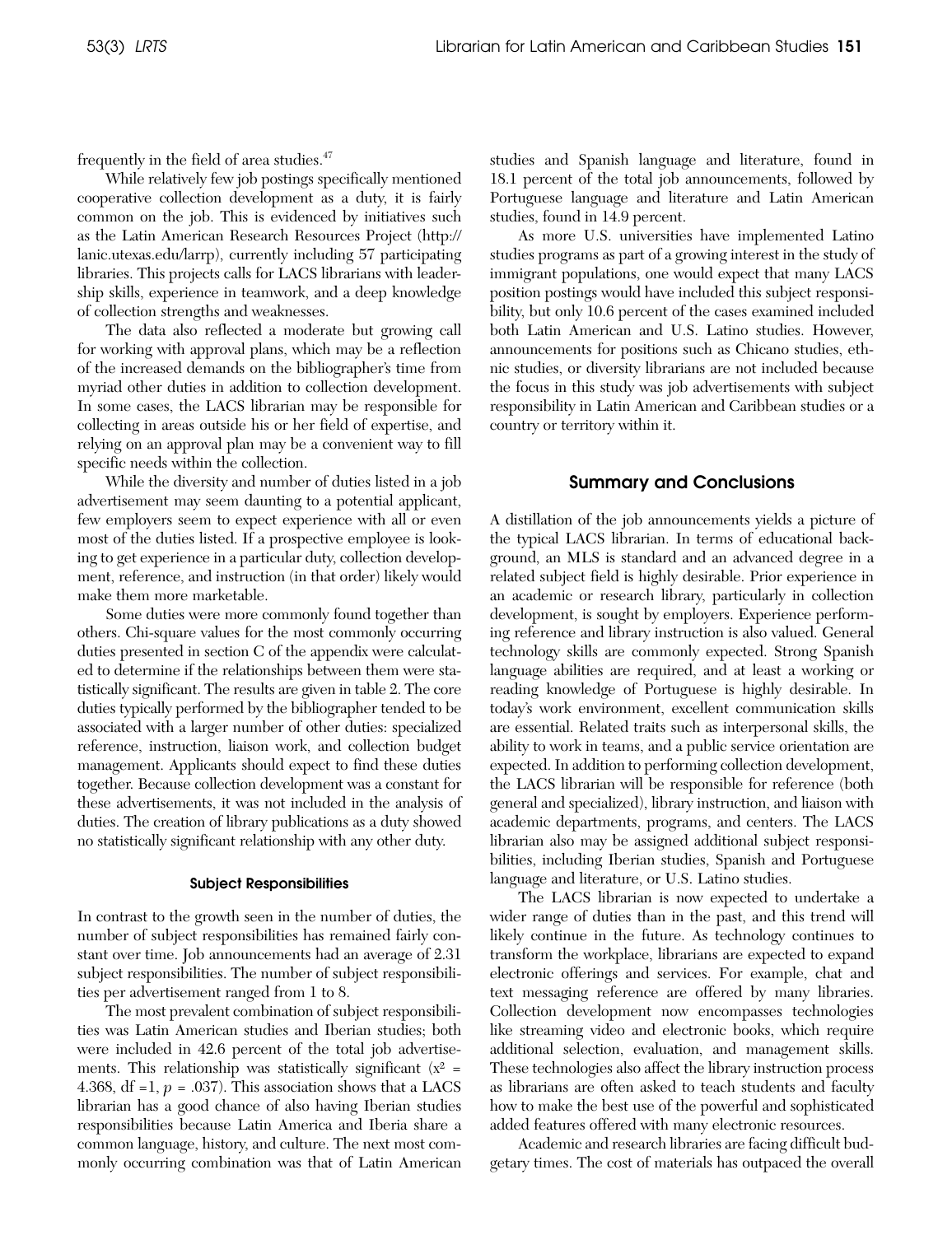#### Table 2. Associations between Duties

| Duty                                  | <b>Associated Duties</b>           | Chi-square<br>value $(dt = 1)$ |      |
|---------------------------------------|------------------------------------|--------------------------------|------|
|                                       |                                    | $x^2$                          | р    |
|                                       | Instruction (information literacy) | 23.002                         | .000 |
| Reference<br>(specialized)            | Liaison                            | 3.926                          | .048 |
|                                       | Reference (general)                | 20.057                         | .000 |
|                                       | Reference (specialized)            | 23.002                         | .000 |
| Instruction<br>(information literacy) | Liaison                            | 19.708                         | .000 |
|                                       | Reference (general)                | 11.631                         | .001 |
|                                       | Reference (specialized)            | 3.926                          | .048 |
| Liaison                               | Instruction (information literacy) | 19.708                         | .000 |
|                                       | Service                            | 9.813                          | .002 |
|                                       | Service                            | 15.297                         | .000 |
| Manage collection<br>budget           | Supervision                        | 16.671                         | .000 |
|                                       | Administrative/management          | 12.138                         | .000 |
|                                       | Reference (specialized)            | 20.057                         | .000 |
| Reference (general)                   | Instruction (information literacy) | 11.631                         | .001 |
|                                       | Liaison                            | 9.813                          | .002 |
| Service                               | Manage collection budget           | 15.297                         | .000 |
|                                       | Manage collection budget           | 16.671                         | .000 |
| Supervision                           | Administrative/management          | 38.181                         | .000 |
| Administration/                       | Manage collection budget           | 12.138                         | .000 |
| management                            | Supervision                        | 38.181                         | .000 |

rate of inflation for several years and simultaneously the volume of materials published has grown explosively. This adds to the scope of duties expected from bibliographers as libraries are often loath to cut services but may not be able to replace staff. In times of constrained collections budgets, open-access materials offer one way to provide information. For LACS librarians, identifying and promoting open-access materials to students and faculty who may be unaware of them present additional challenges.

While the data do not show a parallel growth in subject responsibilities over time, one can logically expect expansion in that area in the future. One explanation could be that bibliographers are being assigned more subject responsibilities after they are hired. This could be confirmed by a survey study of bibliographers who have been employed in their current positions for some time.

Content analysis provides a rich source of data about what employers seek in LACS librarian positions. Increasingly, libraries publish job announcements only electronically. This presents a challenge for studying these postings because they are often retained for only a limited time period. As Kinkus noted, "To this end, it would be useful if reputable library science journals such as *C&RL News* and *American Libraries* maintained an archive of

electronic job advertisements for research purposes. . . . It would be fitting if the leading professional journals of our field took steps to facilitate research about librarianship by electronically archiving librarian positions announcements in addition to other content."48 The LALA-L distribution list is only open to SALALM members. However, since 2007, a public archive of job and internship postings is maintained as part of the SALALM website (http://library.lib .binghamton.edu/salalm/news/jobs.html), which will help facilitate this type of research in the future. Of particular importance to the study of academic library job advertisements would be the creation of an electronic archive of positions advertised in the *Chronicle of Higher Education*. This would provide access to a larger universe of advertisements, which would enable more robust research to allow stronger generalizations to ascertain findings and trends.

One limitation of the content analysis method as applied to job advertisements is that it does not necessarily reflect the actual work experience of individuals employed in this field. A survey study of those librarians actually hired for those positions would give a more detailed picture of the current profile of this type of employment.

To complement the study of the LACS librarian, the question of how well existing library science programs prepare students for these positions also should be examined. A study of current course offerings would reveal any disparities between what

students are being taught and what employers are requiring. This type of study could provide opportunities to tailor the curriculum to better prepare students to gain employment.

Because LACS librarianship is a highly specialized field, the number of job advertisements is limited. By expanding the universe of position announcements to include all area studies positions, such as Asian studies or Africana studies, one could gain a broader picture of the scope of area studies positions and also compare differences and similarities among them. As globalization studies gains recognition in academic programs, it may affect the scope of the traditional area studies positions. Likewise, comparative studies of different regions, such as East Asia and Latin America could reshape the definition of area studies positions in the future.

#### References

- 1. Eric Hershberg et al., "Open Letter to Senator Barack Obama From A Group of Scholars Specializing in Latin America," Alliance for Responsible Trade, www.art-us.org/node/382 (accessed Nov. 11, 2008).
- 2. Eduardo Lozano and Carmelo Mesa-Lago, "Latin American Area Studies and Library Resources: A Challenge for Survival," in *Twenty-Second Seminar on the Acquisition of Latin American Library Materials (SALALM). Final Report*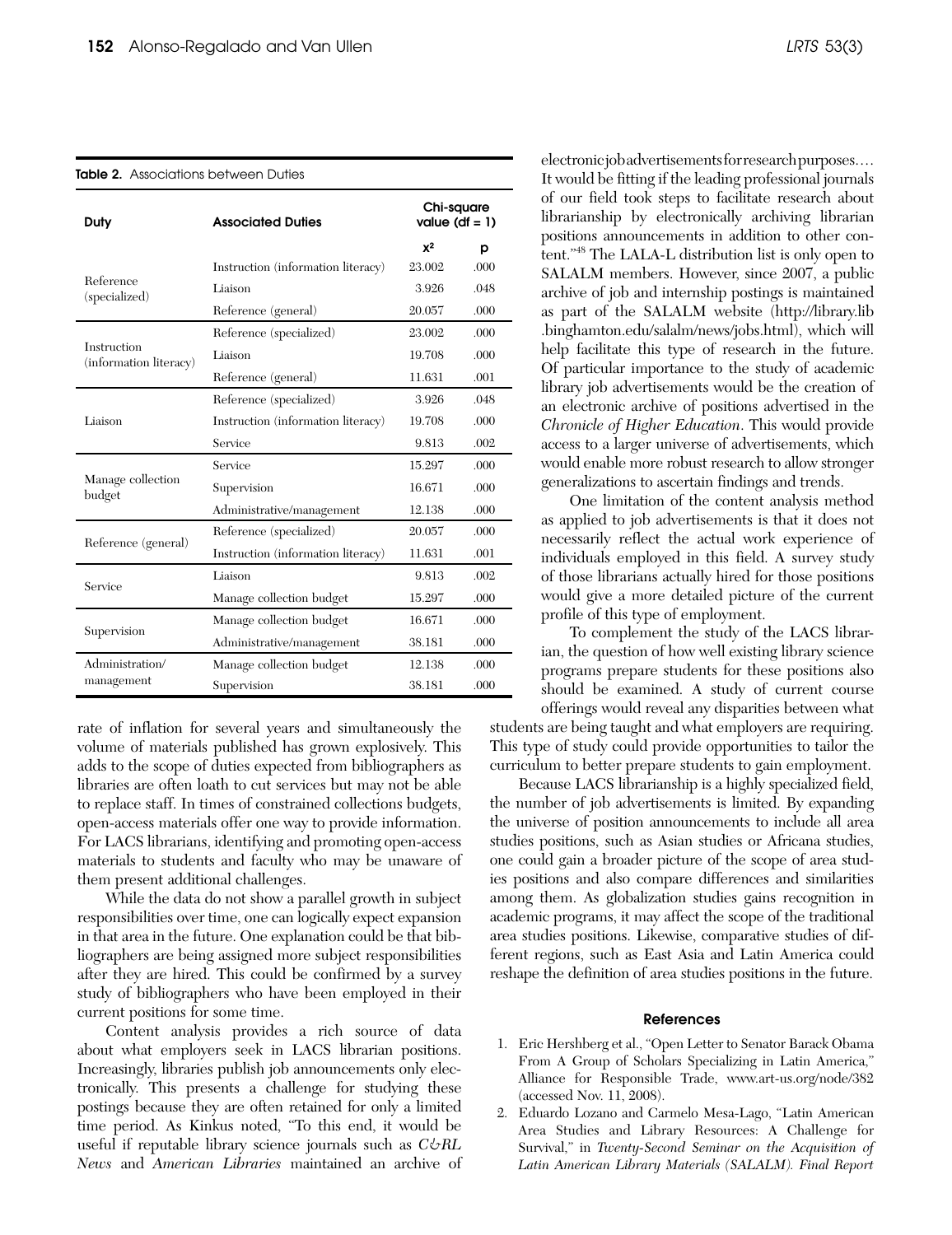*and Working Papers, June 12–17, 1977*, ed. Anne H. Jordan (Austin, Tex.: SALALM Secretariat, 1979): 138.

- 3. *The College Blue Book: Degrees Offered by Colleges and Subjects*, 14th ed. (New York: CCM, 1972): 554–55; *The College Blue Book: Degrees Offered by Colleges and Subjects*, 28th ed. (New York: Macmillan, 2001), 851–52; *The College Blue Book: Degrees Offered by Colleges and Subjects*, 36th ed. (Detroit: Macmillan, 2009), 1247–49.
- 4. U.S. Department of Education, National Center for Education Statistics, *Chartbook of Degrees Conferred, 1969–70 to 1993–94*, 106, http://nces.ed.gov/pubs98/98071 .pdf (accessed May 11, 2009); U.S. Department of Education, National Center for Education Statistics, *Digest of Education Statistics 2008*, Table 275: Bachelor's, Master's, and Doctor's Degrees Conferred by Degree-Granting Institutions, by Sex of Student and Discipline Division: 2006–07, 403, http://nces .ed.gov/pubs2009/2009020\_3b.pdf (accessed May 11, 2009).
- 5. U.S. Census Bureau, "Hispanics in the United States," slide 4, www.census.gov/population/www/socdemo/hispanic/files/ Internet\_Hispanic\_in\_US\_2006.pdf (accessed Feb. 21, 2009).
- 6. CERLALC, *El Espacio Iberoamericano del Libro 2008* (Bogotá, Colombia: CERLALC, 2008): 54.
- 7. Peter Stern, "The Growth of Latin American Studies and the American University," in *The Role of the American Academic Library in International Programs*, ed. Bruce D. Bonta and James G. Neal (Greenwich, Conn.: JAI Pr., 1992): 197.
- 8. Deborah Jakubs, "Staffing for Collection Development in the Electronic Environment: Toward a New Definition of Roles and Responsibilities," *Journal of Library Administration* 28, no. 4 (1999): 71.
- 9. Lynn Shirey, "Latin American Collections," in *Building Area Studies Collections*, ed. Dan C. Hazen and James H. Spohrer (Wiesbaden, Germany: Harrassowitz, 2007): 108–29.
- 10. Orchid Mazurkiewicz and Claude H. Potts, "Researching Latin America: A Survey of How the New Generation is Doing its Research*," Latin American Research Review* 42, no. 3 (Oct. 2007): 161–82.
- 11. Eldred R. Smith, "The Specialist Librarian in the Academic Research Library: The Role of the Area Studies Librarian," in *Seventeenth Seminar on the Acquisition of Latin American Library Materials (SALALM). Final Report and Working Papers, June 11–14, 1972* (Amherst, Mass.: University of Massachusetts, 1975): 103–27.
- 12. Robert D Stueart, *The Area Specialist Bibliographer: An Inquiry Into His Role* (Metuchen, N.J.: Scarecrow, 1972).
- 13. Nancy J. Schmidt, ed., *Future of Area Librarianship Conference. July 13–14, 1995: Proceedings* (Bloomington: Indiana Univ. Libraries, 1997), https://scholarworks.iu.edu/ dspace/bitstream/2022/3052/1/Conference\_Proceedings.pdf (accessed Nov. 10, 2008).
- 14. Kent E. Miller and Gilberto V. Fort, "Staffing of Latin America Research Collections in the United States," in *Fourteenth Seminar on the Acquisition of Latin American Library Materials (SALALM). Final Report and Working Paper, June 17–20, 1969* (Washington, D.C: Organization of American States, 1970): 18–31.
- 15. Ronald Rayman, "Employment Opportunities for Academic Librarians in the 1970s: An Analysis of the Past Decade," *College & Research Libraries* 42, no. 3 (May 1981): 229–34.
- 16. Mary Baier Wells, "Requirements and Benefits for Academic Librarians: 1959–1979," *College & Research Libraries* 43, no. 6 (Nov. 1982): 450–58.
- 17. Joyce C. Wright, "Job Opportunities for Academic and Public Librarians: 1980–1984," *Journal of Library Administration* 9, no. 2 (1988): 45–58.
- 18. David W. Reser and Anita P. Schuneman, "The Academic Library Job Market: A Content Analysis Comparing Public and Technical Services," *College & Research Libraries* 53, no. 1 (Jan. 1992): 49–59.
- 19. Penny M. Beile and Megan M. Adams, "Other Duties as Assigned: Emerging Trends in the Academic Library Job Market," *College & Research Libraries* 61, no. 4 (July 2000): 336–47.
- 20. Beverly P. Lynch and Kimberly Robles Smith, "The Changing Nature of Work in Academic Libraries," *College & Research Libraries* 62, no. 5 (Sept. 2001): 407–20.
- 21. Ibid., 416.
- 22. Joan Starr, "A Measure of Change: Comparing Library Job Advertisements of 1983 and 2003," *LIBRES: Library and Information Science Research Electronic Journal* 14, no. 2 (Sept. 2004), http://libres.curtin.edu.au/libres14n2/Starr\_final .htm (accessed Oct. 2008).
- 23. William C. Robinson, "Academic Library Collection Development and Management Positions: Announcements in 'College & Research Libraries News' from 1980 through 1991," *Library Resources & Technical Services* 37, no. 2 (Apr. 1993): 134–46.
- 24. Gary W. White, "Academic Subject Specialist Positions in the United States: A Content Analysis of Announcements from 1990 through 1998," *Journal of Academic Librarianship* 25, no. 5 (Sept. 1999): 372–82.
- 25. John M. Haar, "Scholar or Librarian? How Academic Libraries' Dualistic Concept of the Bibliographer Affects Recruitment," *Collection Building* 12, no. 1/2 (1993): 18–23.
- 26. Sean P. Knowlton, *The Future of Latin American Area Studies Librarianship* (master's thesis, University of North Carolina), http://ils.unc.edu/MSpapers/2778.pdf (accessed Oct. 10, 2008).
- 27. Kimberly A. Neuendorf, *The Content Analysis Guidebook* (Thousand Oaks, Calif.: Sage, 2002): 1.
- 28. Sylvia D Hall-Ellis, "Descriptive Impressions of Entry-level Cataloger Positions as Reflected in American Libraries, AUTOCAT, and the Colorado State Library Jobline, 2000– 2003," *Cataloging & Classification Quarterly* 40, no. 2 (2005): 33–72.
- 29. Haar, "Scholar or Librarian?" 18.
- 30. Association of College and Research Libraries, *Academic Library Trends & Statistics for Carnegie Classification: Doctorate-Granting Institutions* (Chicago: ACRL, 2003).
- 31. Marybeth F. Grimes and Paul W. Grimes, "The Academic Librarian Labor Market and the Role of the Master of Library Science Degree: 1975 through 2005," *Journal of Academic Librarianship* 34, no. 4 (July 2008): 332–39.
- 32. Ibid., 338.
- 33. David Block, "Emerging Personnel Requirements in Academic Libraries as Reflected in Recent Position Announcements," 1980, Educational Resources Information Center, Identifier Number ED 215703, 15.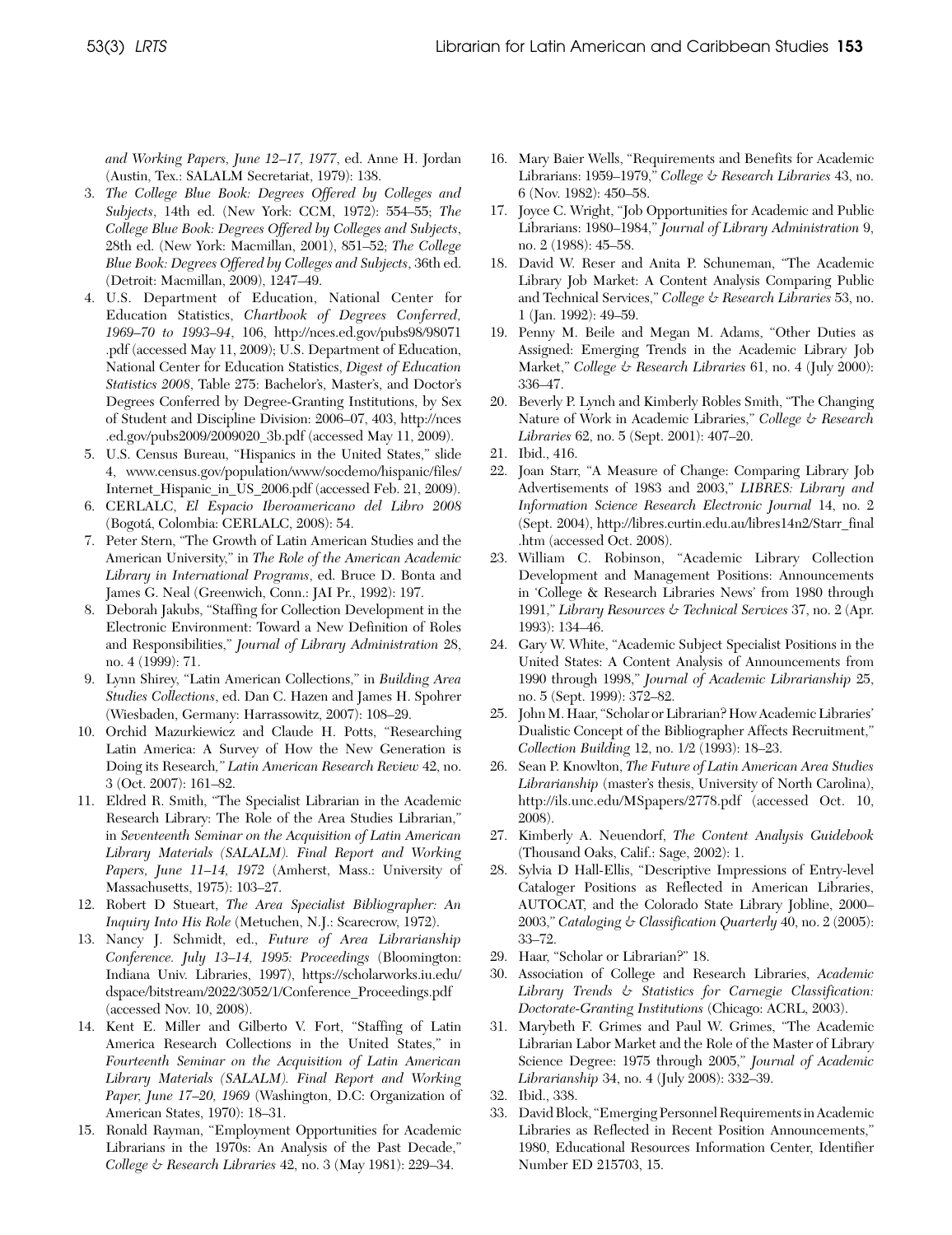- 34. Thea Lindquist and Todd Gilman, "Academic/Research Librarians with Subject Doctorates: Data and Trends 1965– 2006," *portal: Libraries & the Academy* 8, no. 1 (Jan. 2008): 31–52.
- 35. Ellen G. Detlefsen, "Specialists as Professionals in Research Libraries: An Overview of Trends and an Analysis of Job Announcements," *Library Trends* 41, no. 2 (Fall 1992): 187–97.
- 36. Hong Xu, "The Impact of Automation on Job Requirements and Qualifications for Catalogers and Reference Librarians in Academic Libraries," *Library Resources & Technical Services* 40, no. 1 (Jan. 1996): 10.
- 37. Ibid., 29.
- 38. Lynch and Smith, "The Changing Nature of Work in Academic Libraries," 417.
- 39. Li Zhang, "Foreign Language Skills and Academic Library Job Announcements: A Survey and Trends Analysis, 1966–2006," *Journal of Academic Librarianship* 34, no. 4 (July 2008): 322–31.
- 40. Cecil K. Byrd, "Subject Specialists in a University Library," *College & Research Libraries* 27 (May 1966): 191–93; Robert

P. Haro, "The Bibliographer in the Academic Library," *Library Resources & Technical Services* 13, no. 2 (Spring 1969): 163–69.

- 41. Robinson, "Academic Library Collection Development and Management Positions."
- 42. White, "Academic Subject Specialist Positions in the United States."
- 43. Haar, "Scholar or Librarian?" 21.
- 44. Robinson, "Academic Library Collection Development and Management Positions."
- 45. Jakubs, "Staffing for Collection Development in the Electronic Environment," 77.
- 46. Dan C. Hazen, "Twilight of the Gods? Bibliographers in the Electronic Age," *Library Trends* 48, no. 4 (Spring 2000): 821–41.
- 47. George J. Soete, *Collaborative Collections Management Programs in ARL Libraries: A SPEC Kit* (Washington, D.C.: Association of Research Libraries, 1998).
- 48. Jane Kinkus, "Project Management Skills: A Literature Review and Content Analysis of Librarian Position Announcements," *College & Research Libraries* 68, no. 4 (July 2007): 362.

# Appendix. Change in Position Description Characteristics, Requirements, and Duties by Publication Period

# A. Position Description Characteristics

|                                    | 1970-89<br>$n = 25$ |      | 1990-99<br>$n = 35$ |      | 2000-2007<br>$n = 34$ |      | <b>Total</b><br>$n = 94$ |      |
|------------------------------------|---------------------|------|---------------------|------|-----------------------|------|--------------------------|------|
|                                    | #                   | $\%$ | #                   | $\%$ | #                     | $\%$ | #                        | %    |
| <b>Job Title Category</b>          |                     |      |                     |      |                       |      |                          |      |
| Librarian                          | 6                   | 24.0 | 18                  | 51.4 | 22                    | 64.7 | 46                       | 48.9 |
| Bibliographer                      | 11                  | 44.0 | $\overline{7}$      | 20.0 | 3                     | 8.8  | 21                       | 22.3 |
| Head/director                      | 3                   | 12.0 | 6                   | 17.1 | 5                     | 14.7 | 14                       | 14.9 |
| Subject specialist                 | $\bf 5$             | 20.0 | $\overline{4}$      | 11.4 | $\mathbf 1$           | 2.9  | 10                       | 10.6 |
| Curator                            | $\boldsymbol{0}$    | 0.0  | $\mathbf{0}$        | 0.0  | 3                     | 8.8  | 3                        | 3.2  |
| <b>Institution Type</b>            |                     |      |                     |      |                       |      |                          |      |
| Public university                  | 22                  | 88.0 | 20                  | 57.1 | 19                    | 55.9 | 61                       | 64.9 |
| Private university                 | 3                   | 12.0 | 8                   | 22.9 | 9                     | 26.5 | 20                       | 21.3 |
| Research/specialized library       | $\theta$            | 0.0  | $\overline{7}$      | 20.0 | 6                     | 17.6 | 13                       | 13.8 |
| ARL member library                 | 22                  | 88.0 | 24                  | 68.6 | 25                    | 73.5 | 71                       | 75.5 |
| <b>Geographic Location</b>         |                     |      |                     |      |                       |      |                          |      |
| South                              | $\mathbf{2}$        | 8.0  | 15                  | 42.9 | 14                    | 41.2 | 31                       | 33.0 |
| Northeast                          | 6                   | 24.0 | 7                   | 20.0 | 12                    | 35.3 | 25                       | 26.6 |
| West                               | 11                  | 44.0 | $\bf 5$             | 14.3 | $\overline{4}$        | 11.8 | 20                       | 21.3 |
| Midwest                            | 6                   | 24.0 | 8                   | 22.9 | $\overline{4}$        | 11.8 | 18                       | 19.1 |
| <b>Faculty Status</b>              | $\,6\,$             | 24.0 | $\bf 5$             | 14.3 | 3                     | 8.8  | 14                       | 14.9 |
| <b>Tenure Track</b>                | $\overline{4}$      | 16.0 | $8\,$               | 22.9 | $\overline{5}$        | 14.7 | 17                       | 18.1 |
| <b>Reporting Line</b>              |                     |      |                     |      |                       |      |                          |      |
| Other                              | $\mathfrak{Z}$      | 12.0 | $\mathbf{2}$        | 5.7  | 6                     | 17.6 | 11                       | 11.7 |
| Area studies/international studies | $\boldsymbol{0}$    | 0.0  | $\bf 5$             | 14.3 | $\overline{4}$        | 11.8 | 9                        | 9.6  |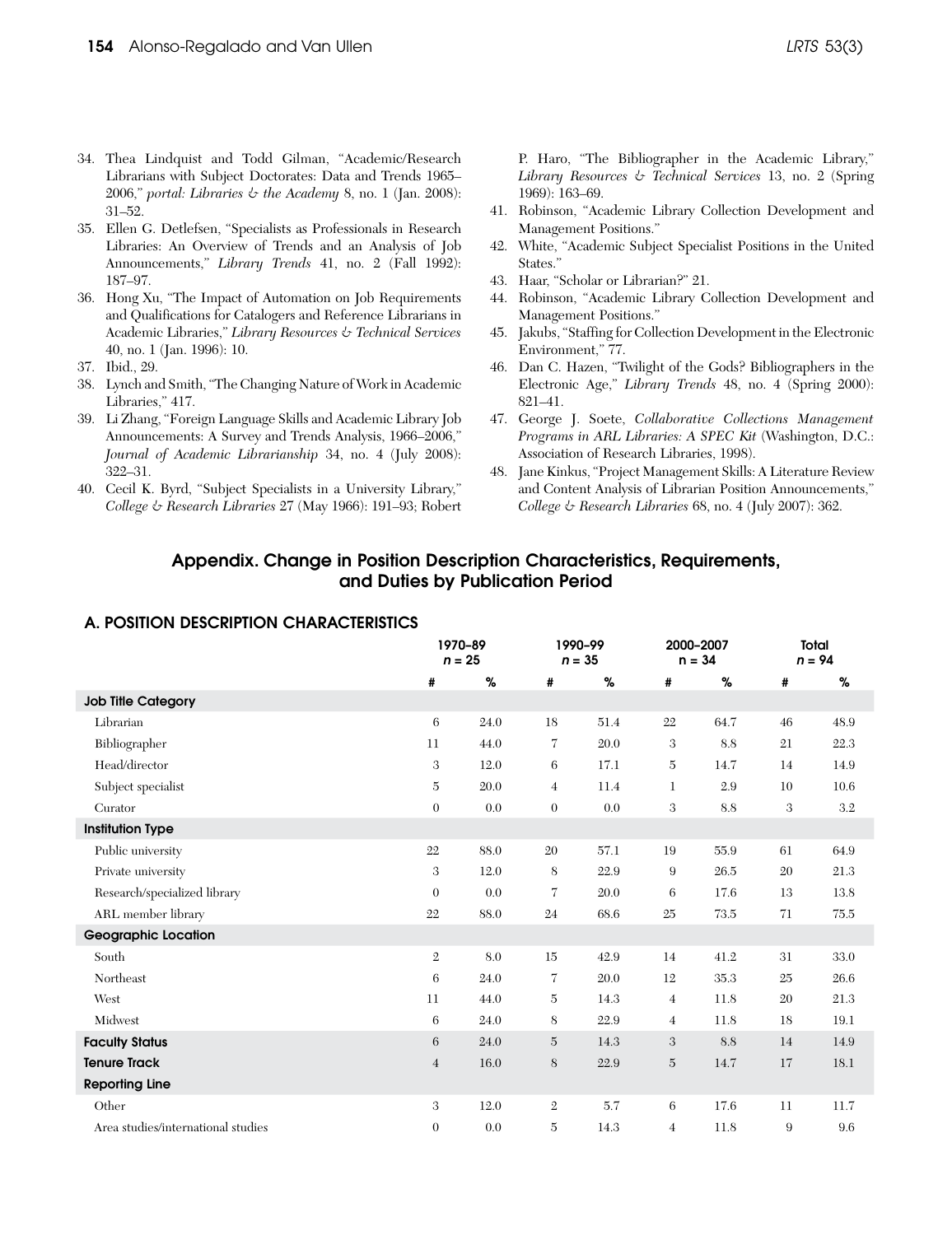# A. Position Description Characteristics (cont.)

|                                      |              | 1970-89<br>$n = 25$ |                | 1990-99<br>$n = 35$ |    | 2000-2007<br>$n = 34$ |    | <b>Total</b><br>$n = 94$ |  |
|--------------------------------------|--------------|---------------------|----------------|---------------------|----|-----------------------|----|--------------------------|--|
|                                      | #            | %                   | #              | %                   | #  | %                     | #  | %                        |  |
| Collection development               | 3            | 12.0                | $\overline{2}$ | 5.7                 | 3  | 8.8                   | 8  | 8.5                      |  |
| Public services (includes reference) | $\mathbf{0}$ | 0.0                 | $\overline{2}$ | 5.7                 | 3  | 8.8                   | 5  | 5.3                      |  |
| Latin American library/unit          |              | 4.0                 | 2              | 5.7                 |    | 2.9                   | 4  | 4.3                      |  |
| Salary                               |              |                     |                |                     |    |                       |    |                          |  |
| Included                             | 23           | 92.0                | 32             | 91.4                | 19 | 55.9                  | 74 | 78.7                     |  |
| Commensurate/competitive             | $\theta$     | 0.0                 | $\overline{2}$ | 5.7                 | 11 | 32.4                  | 13 | 13.8                     |  |

# **B. REQUIREMENTS**

|                                                           | 1970-89<br>$n = 25$ |      | 1990-99<br>$n = 35$ |      | 2000-2007<br>$n = 34$ |          | Total<br>$n = 94$ |      |
|-----------------------------------------------------------|---------------------|------|---------------------|------|-----------------------|----------|-------------------|------|
|                                                           | #                   | $\%$ | #                   | %    | #                     | %        | #                 | %    |
| <b>ACADEMIC BACKGROUND</b>                                |                     |      |                     |      |                       |          |                   |      |
| <b>MLS</b>                                                |                     |      |                     |      |                       |          |                   |      |
| Required                                                  | 22                  | 88.0 | 25                  | 71.4 | 27                    | 79.4     | 74                | 78.7 |
| Preferred                                                 | $\mathfrak{2}$      | 8.0  | $\bf 5$             | 14.3 | $\bf 5$               | 14.7     | 12                | 12.8 |
| <b>ALA-Accredited MLS</b>                                 |                     |      |                     |      |                       |          |                   |      |
| Required                                                  | 13                  | 52.0 | 23                  | 65.7 | 21                    | 61.8     | 57                | 60.6 |
| Preferred                                                 | 3                   | 12.0 | $\overline{4}$      | 11.4 | $\overline{4}$        | $11.8\,$ | 11                | 11.7 |
| <b>MLS Equivalent</b>                                     |                     |      |                     |      |                       |          |                   |      |
| Required                                                  | $\overline{5}$      | 20.0 | 8                   | 22.9 | $\boldsymbol{9}$      | 26.5     | 22                | 23.4 |
| Preferred                                                 | $\mathbf 2$         | 8.0  | $\mathbf{1}$        | 2.9  | $\boldsymbol{0}$      | 0.0      | 3                 | 3.2  |
| Advanced Degree in a Related Field                        |                     |      |                     |      |                       |          |                   |      |
| Required                                                  | $\,6$               | 24.0 | 11                  | 31.4 | 11                    | 32.4     | 28                | 29.8 |
| Preferred                                                 | 8                   | 32.0 | 14                  | 40.0 | 13                    | 38.2     | 35                | 37.2 |
| Undergraduate Degree in a Related Field                   |                     |      |                     |      |                       |          |                   |      |
| Required                                                  | $\sqrt{4}$          | 16.0 | $\bf 5$             | 14.3 | 3                     | 8.8      | 12                | 12.8 |
| Preferred                                                 | $\overline{2}$      | 8.0  | $\boldsymbol{0}$    | 0.0  | $\mathbf{1}$          | 2.9      | 3                 | 3.2  |
| <b>Coursework in a Related Field</b>                      |                     |      |                     |      |                       |          |                   |      |
| Required                                                  | 8                   | 32.0 | 8                   | 22.9 | 11                    | 32.4     | 27                | 28.7 |
| Preferred                                                 | $\bf{l}$            | 4.0  | 3                   | 8.6  | $\mathbf{1}$          | 2.9      | $\bf 5$           | 5.3  |
|                                                           |                     |      |                     |      |                       |          |                   |      |
| <b>BACKGROUND KNOWLEDGE</b>                               |                     |      |                     |      |                       |          |                   |      |
| Knowledge of Area, History, Culture, and Society          |                     |      |                     |      |                       |          |                   |      |
| Required                                                  | 6                   | 24.0 | 8                   | 22.9 | 18                    | 52.9     | 32                | 34.0 |
| Preferred                                                 | $\overline{2}$      | 8.0  | $\mathbf 1$         | 2.9  | $\boldsymbol{0}$      | 0.0      | $\,3$             | 3.2  |
| Knowledge of Specialized Reference Tools and Bibliography |                     |      |                     |      |                       |          |                   |      |
| Required                                                  | $\mathbf{2}$        | 8.0  | 5                   | 14.3 | 8                     | 23.5     | 15                | 16.0 |
| Preferred                                                 | $\mathbf{1}$        | 4.0  | $\boldsymbol{0}$    | 0.0  | $\mathbf 1$           | 2.9      | $\mathbf{2}$      | 2.1  |
| Knowledge of Area Publishing Trade                        |                     |      |                     |      |                       |          |                   |      |
| Required                                                  | 3                   | 12.0 | 12                  | 34.3 | 15                    | 44.1     | 30                | 31.9 |
| Preferred                                                 | 3                   | 12.0 | $\boldsymbol{0}$    | 0.0  | 3                     | 8.8      | $\,6$             | 6.4  |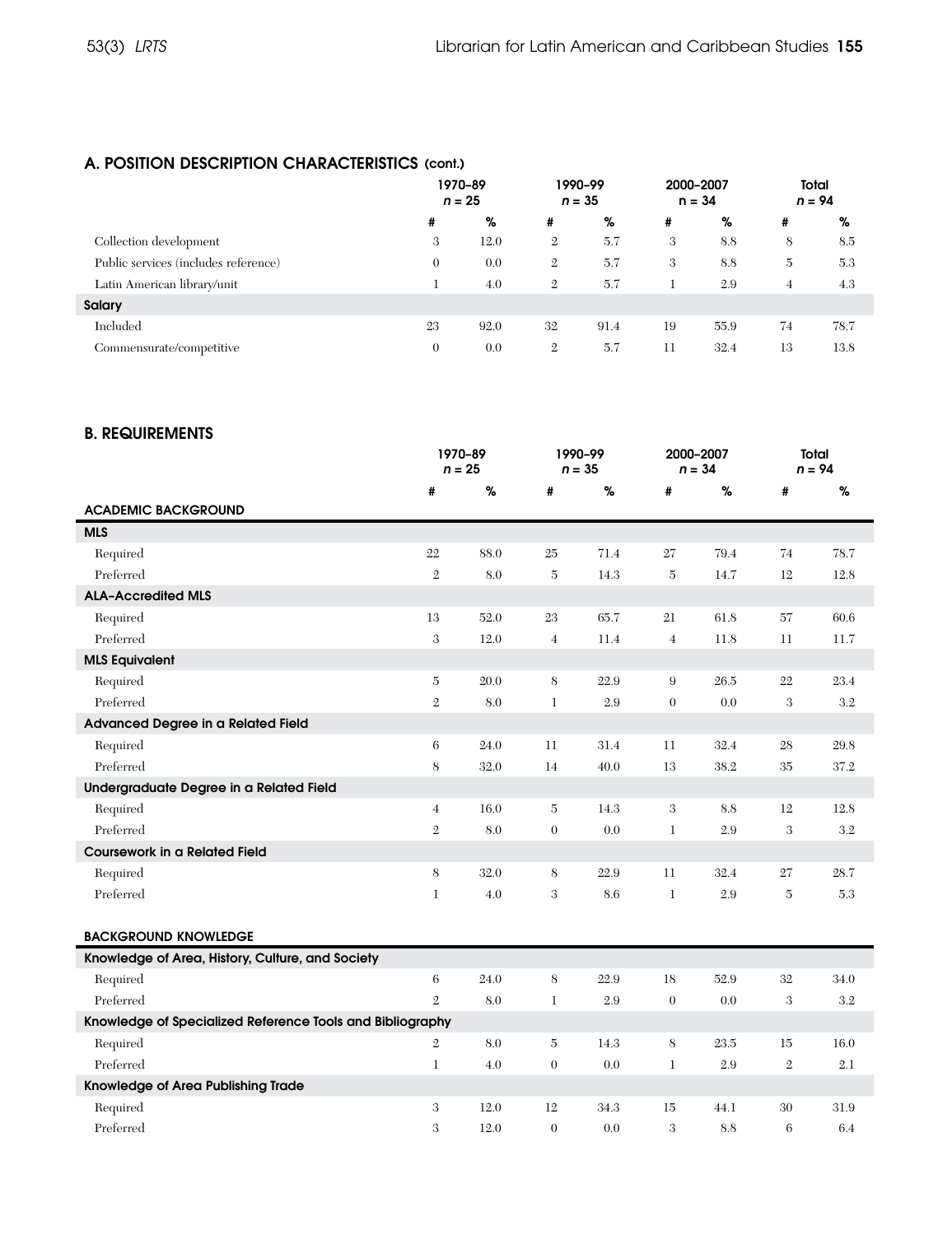## B. REQUIREMENTS (cont.)

|                                                         |                  | 1990-99<br>1970-89<br>$n = 25$<br>$n = 35$ |                  | 2000-2007<br>$n = 34$ |                  | Total<br>$n = 94$ |                  |          |
|---------------------------------------------------------|------------------|--------------------------------------------|------------------|-----------------------|------------------|-------------------|------------------|----------|
|                                                         | #                | $\%$                                       | #                | $\%$                  | #                | $\%$              | #                | $\%$     |
| <b>WORK EXPERIENCE</b>                                  |                  |                                            |                  |                       |                  |                   |                  |          |
| <b>Experience in Academic/Research Library</b>          |                  |                                            |                  |                       |                  |                   |                  |          |
| Required                                                | 12               | 48.0                                       | $20\,$           | $57.1\,$              | 20               | 58.8              | 52               | 29.8     |
| Preferred                                               | $\overline{5}$   | 20.0                                       | $\overline{4}$   | 11.4                  | $\,2$            | 5.9               | 11               | 37.2     |
| Years of Experience in Academic/Research Library        |                  |                                            |                  |                       |                  |                   |                  |          |
| $1-2$ years                                             | 3                | 12.0                                       | $\,3$            | 8.6                   | $\mathbf{0}$     | 0.0               | 6                | 6.4      |
| 3-4 years                                               | $\mathfrak{2}$   | 8.0                                        | $\bf 5$          | 14.3                  | $\boldsymbol{0}$ | 0.0               | 7                | 7.4      |
| $4+$ years                                              | $\boldsymbol{0}$ | 0.0                                        | $\,2$            | 5.7                   | 7                | 20.6              | $9\,$            | 9.6      |
| <b>Experience in Similar Position</b>                   |                  |                                            |                  |                       |                  |                   |                  |          |
| Required                                                | 3                | 12.0                                       | $8\,$            | 22.9                  | 8                | 23.5              | 19               | 20.2     |
| Preferred                                               | $\mathbf{2}$     | 8.0                                        | $\mathbf{2}$     | 5.7                   | $\boldsymbol{0}$ | 0.0               | $\overline{4}$   | 4.3      |
| <b>Experience in Collection Development</b>             |                  |                                            |                  |                       |                  |                   |                  |          |
| Required                                                | 5                | 20.0                                       | 10               | 28.6                  | 20               | 58.8              | 35               | 37.2     |
| Preferred                                               | $\mathfrak{2}$   | 8.0                                        | $\bf 5$          | 14.3                  | $\,2$            | 5.9               | $\boldsymbol{9}$ | 9.6      |
| <b>Experience in Instruction (Information Literacy)</b> |                  |                                            |                  |                       |                  |                   |                  |          |
| Required                                                | $\boldsymbol{0}$ | 0.0                                        | $\boldsymbol{0}$ | $0.0\,$               | 11               | 32.4              | 11               | 11.7     |
| Preferred                                               | $\mathfrak{2}$   | 8.0                                        | $\mathbf{2}$     | 2.9                   | $\,2$            | $2.9\,$           | $\overline{4}$   | 4.3      |
| <b>Experience in Reference Services</b>                 |                  |                                            |                  |                       |                  |                   |                  |          |
| Required                                                | $\mathbf{2}$     | 8.0                                        | $\,2$            | 5.7                   | 6                | 17.6              | 10               | 10.6     |
| Preferred                                               | 3                | 12.0                                       | $\overline{4}$   | 11.4                  | 3                | 8.8               | 10               | 10.6     |
| <b>Experience in Supervision</b>                        |                  |                                            |                  |                       |                  |                   |                  |          |
| Required                                                | $\sqrt{2}$       | 8.0                                        | $\,3$            | 8.6                   | 3                | 8.8               | 8                | 8.5      |
| Preferred                                               | $\boldsymbol{0}$ | 0.0                                        | $\mathbf 1$      | 2.9                   | $\mathbf 1$      | 2.9               | $\,2$            | 2.1      |
| <b>Experience in Grant Writing/Development</b>          |                  |                                            |                  |                       |                  |                   |                  |          |
| Required                                                | 1                | 4.0                                        | $\boldsymbol{0}$ | 0.0                   | $\,2$            | 5.9               | $\,3$            | 3.2      |
| Preferred                                               | $\boldsymbol{0}$ | 0.0                                        | $\mathbf 1$      | 2.9                   | $\sqrt{2}$       | 5.9               | $\,3$            | $3.2\,$  |
| <b>Experience in Special Collections</b>                |                  |                                            |                  |                       |                  |                   |                  |          |
| Required                                                | $\mathbf{1}$     | 4.0                                        | $\boldsymbol{2}$ | 5.7                   | $\overline{2}$   | 5.9               | $\bf 5$          | 5.3      |
| Preferred                                               | $\boldsymbol{0}$ | 0.0                                        | $\mathbf 1$      | 2.9                   | $\boldsymbol{0}$ | 0.0               | $\mathbf 1$      | 1.1      |
|                                                         |                  |                                            |                  |                       |                  |                   |                  |          |
| <b>TECHNOLOGY SKILLS</b>                                |                  |                                            |                  |                       |                  |                   |                  |          |
| <b>Computer and Information Technology</b>              |                  |                                            |                  |                       |                  |                   |                  |          |
| Required                                                | $\,2$            | $8.0\,$                                    | $11\,$           | $31.4\,$              | $15\,$           | 44.1              | $28\,$           | $29.8\,$ |
| $\operatorname{Preferred}$                              | $\boldsymbol{0}$ | $0.0\,$                                    | $\boldsymbol{0}$ | $0.0\,$               | $\mathbf 1$      | $2.9\,$           | $\mathbf{1}$     | $1.1\,$  |
| <b>Experience in Web Design and Management</b>          |                  |                                            |                  |                       |                  |                   |                  |          |
| Required                                                | $\boldsymbol{0}$ | $0.0\,$                                    | $\boldsymbol{0}$ | $0.0\,$               | $\,2$            | $5.9\,$           | $\,2$            | $2.1\,$  |
| Preferred                                               | $\boldsymbol{0}$ | $0.0\,$                                    | $\,2$            | $5.7\,$               | 3                | $8.8\,$           | $\bf 5$          | $5.3\,$  |
| <b>Experience in Digital Projects</b>                   |                  |                                            |                  |                       |                  |                   |                  |          |
| Required                                                | $\boldsymbol{0}$ | $0.0\,$                                    | $\mathbf 1$      | $2.9\,$               | $\,2$            | 5.9               | 3                | $3.2\,$  |
| $\operatorname{Preferred}$                              | $\boldsymbol{0}$ | $0.0\,$                                    | $\boldsymbol{0}$ | $0.0\,$               | $\mathbf{1}$     | $2.9\,$           | $\mathbf 1$      | $1.1\,$  |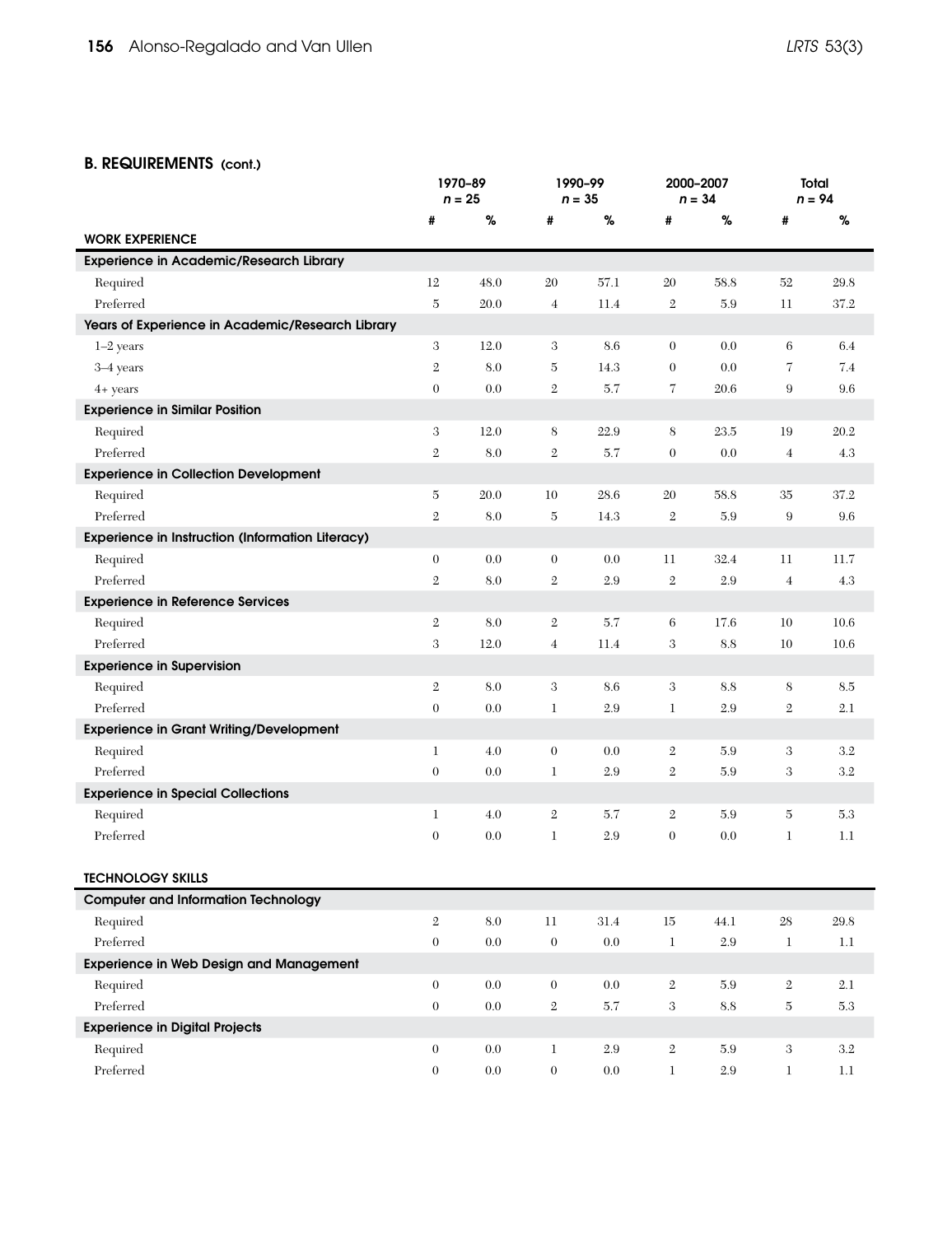# B. REQUIREMENTS (cont.)

|                                       |                   | 1970-89<br>$n = 25$ | 1990-99<br>$n = 35$ |          | 2000-2007<br>$n = 34$ |                 | Total<br>$n = 94$ |          |
|---------------------------------------|-------------------|---------------------|---------------------|----------|-----------------------|-----------------|-------------------|----------|
|                                       | #                 | $\%$                | #                   | $\%$     | #                     | $\%$            | #                 | %        |
| <b>Experience in Online Searching</b> |                   |                     |                     |          |                       |                 |                   |          |
| Required                              | 1                 | 4.0                 | 6                   | 17.1     | $\overline{4}$        | 11.8            | 11                | 11.7     |
| Preferred                             | 3                 | 12.0                | $\mathbf 2$         | 5.7      | $\mathbf{1}$          | $2.9\,$         | $\,6$             | 6.4      |
|                                       |                   |                     |                     |          |                       |                 |                   |          |
| <b>LANGUAGE SKILLS</b>                |                   |                     |                     |          |                       |                 |                   |          |
| <b>Spanish Language</b>               |                   |                     |                     |          |                       |                 |                   |          |
| Required                              | $21\,$            | 84.0                | $30\,$              | 85.7     | $31\,$                | 91.2            | 82                | 87.2     |
| Preferred                             | $\boldsymbol{0}$  | 0.0                 | $\,2$               | 5.7      | $\mathbf{1}$          | $2.9\,$         | $\,3$             | 3.2      |
| Spanish Language Skill Level          |                   |                     |                     |          |                       |                 |                   |          |
| Fluent                                | 16                | 64.0                | 25                  | 71.4     | 30                    | 88.2            | $71\,$            | 75.5     |
| Working knowledge                     | $\,2$             | 8.0                 | $\overline{4}$      | 11.4     | $\,2$                 | 5.9             | $\,$ 8 $\,$       | 8.5      |
| Reading knowledge                     | 3                 | 12.0                | 3                   | 8.6      | $\boldsymbol{0}$      | 0.0             | 6                 | 6.4      |
| Portuguese Language                   |                   |                     |                     |          |                       |                 |                   |          |
| Required                              | $\boldsymbol{9}$  | 36.0                | 14                  | 40.0     | 15                    | 44.1            | 38                | 40.4     |
| Preferred                             | $\bf 5$           | 20.0                | $\boldsymbol{9}$    | 25.7     | $\boldsymbol{9}$      | 26.5            | 23                | 24.5     |
| Portuguese Language Skill Level       |                   |                     |                     |          |                       |                 |                   |          |
| Fluent                                | $\boldsymbol{3}$  | 12.0                | 6                   | 17.1     | $11\,$                | 32.4            | $20\,$            | 21.3     |
| Working knowledge                     | $\mathbf 7$       | $28.0\,$            | 7                   | 20.0     | $10\,$                | 29.4            | $24\,$            | 25.5     |
| Reading knowledge                     | $\overline{4}$    | 16.0                | $10\,$              | 28.6     | $\,3$                 | 8.8             | $17\,$            | 18.1     |
| <b>English Language</b>               |                   |                     |                     |          |                       |                 |                   |          |
| Required                              | $\mathbf{1}$      | 4.0                 | 6                   | 17.1     | $10\,$                | 29.4            | $17\,$            | $18.1\,$ |
| Preferred                             | $\boldsymbol{0}$  | $0.0\,$             | $\boldsymbol{0}$    | $0.0\,$  | $\boldsymbol{0}$      | 0.0             | $\boldsymbol{0}$  | $0.0\,$  |
| <b>English Language Skill Level</b>   |                   |                     |                     |          |                       |                 |                   |          |
| Fluent                                | 1                 | 4.0                 | 6                   | 17.1     | $10\,$                | 29.4            | 17                | 18.1     |
| Working knowledge                     | $\boldsymbol{0}$  | 0.0                 | $\boldsymbol{0}$    | $0.0\,$  | $\boldsymbol{0}$      | 0.0             | $\boldsymbol{0}$  | 0.0      |
| Reading knowledge                     | $\overline{0}$    | 0.0                 | $\boldsymbol{0}$    | 0.0      | $\boldsymbol{0}$      | 0.0             | $\boldsymbol{0}$  | 0.0      |
| <b>French Language</b>                |                   |                     |                     |          |                       |                 |                   |          |
| Required                              | $\sqrt{2}$        | 8.0                 | 1                   | 2.9      | 3                     | 8.8             | 6                 | 6.4      |
| Preferred                             | $\,3$             | 12.0                | $\overline{4}$      | 11.4     | $\,2$                 | $5.9\,$         | $\boldsymbol{9}$  | 9.6      |
| French Language Skill Level           |                   |                     |                     |          |                       |                 |                   |          |
| Fluent                                | $\sqrt{2}$        | 8.0                 | $\mathbf 1$         | 2.9      | $\mathbf 1$           | 2.9             | $\overline{4}$    | 4.3      |
| Working knowledge                     | $\,3$             | $12.0\,$            | $\,3$               | 8.6      | $\overline{4}$        | $11.8\,$        | $10\,$            | $10.6\,$ |
| Reading knowledge                     | $\boldsymbol{0}$  | $0.0\,$             | $\,1$               | $2.9\,$  | $\boldsymbol{0}$      | $0.0\,$         | $\,1$             | $1.1\,$  |
| Other Language(s)                     |                   |                     |                     |          |                       |                 |                   |          |
| Required                              | $\,1$             | $4.0\,$             | $\,3$               | $8.6\,$  | $\,3$                 | $\!\!\!\!\!8.8$ | $\boldsymbol{7}$  | $7.4\,$  |
| Preferred                             | $\boldsymbol{9}$  | $36.0\,$            | $\,3$               | $8.6\,$  | $\,3$                 | $\!\!\!\!\!8.8$ | $15\,$            | $16.0\,$ |
| Other Language(s) Skill Level         |                   |                     |                     |          |                       |                 |                   |          |
| ${\it Fluent}$                        | $\boldsymbol{0}$  | $0.0\,$             | $\,2$               | $5.7\,$  | $\overline{4}$        | $11.8\,$        | $\,6\,$           | 6.4      |
| Working knowledge                     | $\scriptstyle{7}$ | $28.0\,$            | $\,4$               | $11.4\,$ | $\mathbf{1}$          | $2.9\,$         | $12\,$            | $12.8\,$ |
| Reading knowledge                     | $\,2$             | $8.0\,$             | $\boldsymbol{0}$    | $0.0\,$  | $\mathbf{1}$          | $2.9\,$         | 3                 | $3.2\,$  |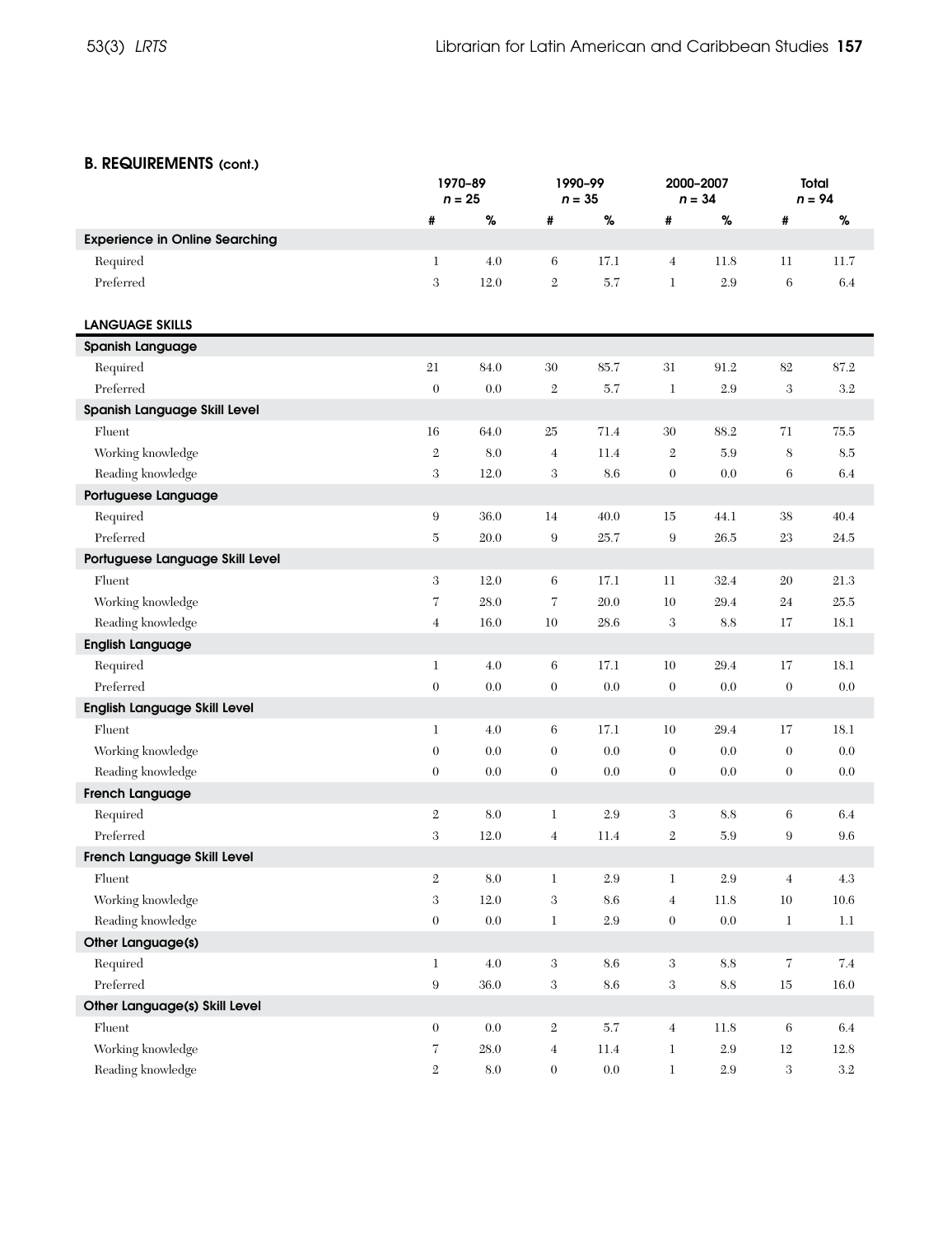|                                                   | 1970-89<br>$n = 25$ |      | 1990-99<br>$n = 35$ |      | 2000-2007<br>$n = 34$ |      | Total<br>$n = 94$ |      |
|---------------------------------------------------|---------------------|------|---------------------|------|-----------------------|------|-------------------|------|
|                                                   | #                   | %    | #                   | %    | #                     | %    | #                 | %    |
| <b>PERSONAL TRAITS</b>                            |                     |      |                     |      |                       |      |                   |      |
| <b>Communication Skills (Oral &amp; Written)</b>  | 6                   | 24.0 | 16                  | 45.7 | 28                    | 82.4 | 50                | 53.2 |
| <b>Interpersonal Relations</b>                    | $\overline{2}$      | 8.0  | 11                  | 31.4 | 17                    | 50.0 | 30                | 31.9 |
| <b>Work Collaboratively/Teams</b>                 | $\overline{0}$      | 0.0  | $\overline{4}$      | 11.4 | 16                    | 47.1 | 20                | 21.3 |
| <b>Public Service Perspective (User-Centered)</b> | 3                   | 12.0 | $\overline{2}$      | 5.7  | 13                    | 38.2 | 18                | 19.1 |
| <b>Changing Environment</b>                       |                     | 4.0  | $\overline{4}$      | 11.4 | 3                     | 8.8  | 8                 | 8.5  |
| <b>Multicultural Environment</b>                  | $\Omega$            | 0.0  | $\overline{2}$      | 5.7  | 6                     | 17.6 | 8                 | 8.5  |
| Work Independently (Self-Motivated)               | $\overline{0}$      | 0.0  |                     | 2.9  | $\overline{7}$        | 20.6 | 8                 | 8.5  |

# C. Duties and Subject Responsibilities

|                                             | 1970-89<br>$n = 25$ |       | 1990-99<br>$n = 35$ |       | 2000-2007<br>$n = 34$ |       |                | Total<br>$n = 94$ |
|---------------------------------------------|---------------------|-------|---------------------|-------|-----------------------|-------|----------------|-------------------|
|                                             | #                   | %     | #                   | %     | #                     | %     | #              | %                 |
| <b>DUTIES</b>                               |                     |       |                     |       |                       |       |                |                   |
| <b>Collection Development</b>               | 25                  | 100.0 | 35                  | 100.0 | 34                    | 100.0 | 94             | 100.0             |
| <b>Manage Collection Budget</b>             | 3                   | 12.0  | $\overline{7}$      | 20.0  | 19                    | 55.9  | 29             | 30.9              |
| Gifts/Exchange Programs                     | 1                   | 4.0   | 6                   | 17.1  | 10                    | 29.4  | 17             | 18.1              |
| <b>Approval/Blanket Plans</b>               | 1                   | 4.0   | $\overline{2}$      | 5.7   | 8                     | 23.5  | 11             | 11.7              |
| <b>Cooperative Collection Development</b>   | 1                   | 4.0   | $\overline{5}$      | 14.3  | 5                     | 14.7  | 11             | 11.7              |
| Liaison                                     | 14                  | 56.0  | 18                  | 51.4  | 21                    | 61.8  | 53             | 56.4              |
| <b>Community Outreach</b>                   | $\theta$            | 0.0   | $\mathbf{1}$        | 2.9   | $\overline{5}$        | 14.7  | 6              | 6.4               |
| <b>Library Publications</b>                 | $\mathbf{2}$        | 8.0   | 12                  | 34.3  | 10                    | 29.4  | 24             | 25.5              |
| <b>Special Projects</b>                     | 1                   | 4.0   | $\overline{4}$      | 11.4  | 5                     | 14.7  | 10             | 10.6              |
| <b>Reference (Specialized)</b>              | 14                  | 56.0  | 25                  | 71.4  | 24                    | 70.6  | 63             | 67.0              |
| <b>Reference (General)</b>                  | 13                  | 52.0  | 18                  | 51.4  | 21                    | 61.8  | 52             | 55.3              |
| Instruction (Information Literacy)          | 12                  | 48.0  | 20                  | 57.1  | 22                    | 64.7  | 54             | 57.4              |
| <b>Instruction (Credit Bearing Courses)</b> | 3                   | 12.0  | $\mathbf{1}$        | 2.9   | 3                     | 8.8   | $\overline{7}$ | 7.4               |
| <b>Service</b>                              | $\overline{7}$      | 28.0  | 12                  | 34.3  | 21                    | 61.8  | 40             | 42.6              |
| <b>Research</b>                             | $\overline{4}$      | 16.0  | 1                   | 2.9   | $\overline{2}$        | 5.9   | $\overline{7}$ | 7.4               |
| <b>Administration/Management Duties</b>     | 3                   | 12.0  | 11                  | 31.4  | 12                    | 35.3  | 26             | 27.7              |
| Supervision                                 | $\overline{7}$      | 28.0  | $\overline{9}$      | 25.7  | 12                    | 35.3  | 28             | 29.8              |
| <b>Grant Writing/Development</b>            | 1                   | 4.0   | 6                   | 17.1  | 8                     | 23.5  | 15             | 16.0              |
| <b>Online Searching</b>                     | $\overline{4}$      | 16.0  | $\overline{7}$      | 20.0  | $\sqrt{2}$            | 5.9   | 13             | 13.8              |
| <b>Creation of Subject-Based Webpages</b>   | $\overline{0}$      | 0.0   | $\mathbf{1}$        | 2.9   | 9                     | 26.5  | 10             | 10.6              |
|                                             |                     |       |                     |       |                       |       |                |                   |
| <b>SUBJECT RESPONSIBILITIES</b>             |                     |       |                     |       |                       |       |                |                   |
| Latin American and Caribbean Studies        | 21                  | 84.0  | 30                  | 85.7  | 31                    | 91.2  | 82             | 87.2              |
| <b>Iberian Studies</b>                      | 8                   | 32.0  | 18                  | 51.4  | 16                    | 47.1  | 42             | 44.7              |
| Spanish Language and Literature             | 3                   | 12.0  | $\overline{5}$      | 14.3  | 9                     | 26.5  | 17             | 18.1              |
| Portuguese Language and Literature          | $\mathbf{2}$        | 8.0   | $\overline{7}$      | 20.0  | $\overline{7}$        | 20.6  | 16             | 17.0              |
| <b>U.S. Latino Studies</b>                  | 3                   | 12.0  | $\overline{4}$      | 11.4  | $\overline{4}$        | 11.8  | 11             | 11.7              |